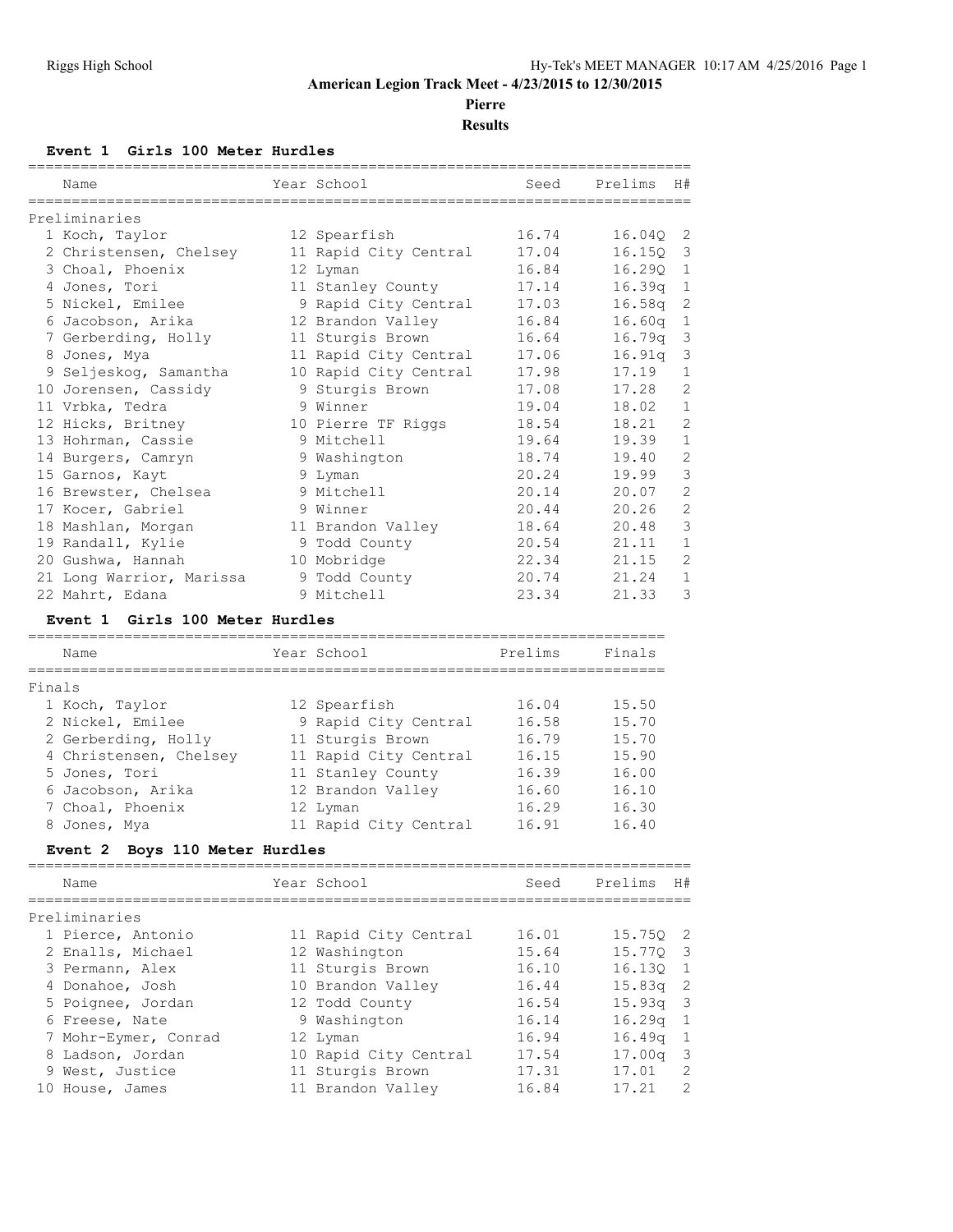**Pierre**

**Results**

| Event 2 Boys 110 Meter Hurdles |                       |       |       |                |  |  |  |  |
|--------------------------------|-----------------------|-------|-------|----------------|--|--|--|--|
| 11 Benson, Seth                | 10 Washington         | 17.24 | 17.25 | $\overline{1}$ |  |  |  |  |
| 12 Buckingham, Cody            | 11 Rapid City Central | 18.01 | 17.90 | -3             |  |  |  |  |
| 13 Dobesh, Corten              | 9 St. Thomas More     | 18.03 | 18.57 | 2              |  |  |  |  |
| 14 Fast Horse, Chris           | 12 Todd County        | 19.14 | 18.72 | 1              |  |  |  |  |
| 15 Weleba, Dakota              | 10 Mobridge           | 19.24 | 18.80 | -2             |  |  |  |  |
| 16 Martian, Dalton             | 11 Mobridge           | 19.44 | 19.37 | -3             |  |  |  |  |
| 17 Two Elk, Sabastian          | 9 Todd County         | 19.24 | 19.60 | 1              |  |  |  |  |
| -- Milton, Phyzon              | 12 Lyman              | 16.84 | DO    | -3             |  |  |  |  |

#### **Event 2 Boys 110 Meter Hurdles**

|        | Name                 | Year School           | Prelims | Finals |
|--------|----------------------|-----------------------|---------|--------|
| Finals |                      |                       |         |        |
|        | 1 Enalls, Michael    | 12 Washington         | 15.77   | 15.00  |
|        | 2 Pierce, Antonio    | 11 Rapid City Central | 15.75   | 15.20  |
|        | 3 Permann, Alex      | 11 Sturgis Brown      | 16.13   | 15.40  |
|        | 4 Poignee, Jordan    | 12 Todd County        | 15.93   | 15.60  |
|        | 5 Donahoe, Josh      | 10 Brandon Valley     | 15.83   | 15.90  |
|        | 6 Mohr-Eymer, Conrad | 12 Lyman              | 16.49   | 16.10  |
|        | 6 Freese, Nate       | 9 Washington          | 16.29   | 16.10  |
|        | 8 Ladson, Jordan     | 10 Rapid City Central | 17.00   | 16.40  |

#### **Event 3 Girls 4x800 Meter Relay**

| School                  |    | Finals<br>Seed          |
|-------------------------|----|-------------------------|
| 1 Brandon Valley        |    | 10:12.00<br>9:55.51     |
| 1) Kocer, Danica 9      |    | 2) Presler, Sarah 11    |
| 3) Wells, Ashley 9      |    | 4) Waterfall, Haylee 10 |
| 2 Todd County           |    | $10:06.50$ $10:01.47$   |
| 1) Cournoyer, Raven 9   | 2) |                         |
| 3 St. Thomas More       |    | $10:15.00$ $10:10.41$   |
| 1) Kirsch, Klaire 10    |    | 2) Blote, Teresa 9      |
| 3) Blote, Brigit 10     |    | 4) Cooper, Kaci 8       |
| 4 Washington            |    | $10:14.00$ $10:14.14$   |
| 1) Etrheim, Megan 10    |    | 2) Kray, Carlie 10      |
| 3) Fischer, Kaitlyn 11  |    | 4) Kearney, Kelsi 11    |
| 5 Mitchell              |    | $11:35.40$ $11:19.48$   |
| 1) Sanderson, Nicole 10 |    | 2) Krause, Mary 11      |
| 3) Hart, TyAnn 9        |    | 4) Schmidt, Mandy 9     |

#### **Event 4 Girls 100 Meter Dash**

| Name                    | Year School          | Seed  | Prelims            | H#                       |
|-------------------------|----------------------|-------|--------------------|--------------------------|
| Preliminaries           |                      |       |                    |                          |
| 1 Young, Hannah         | 9 Rapid City Central | 12.44 | 12.070 5           |                          |
| 2 Christopherson, Haley | 10 Washington        | 12.34 | 12.240 6           |                          |
| 3 Carlson, Bailey       | 10 St. Thomas More   | 12.64 | 12.410 4           |                          |
| 4 Stock, Loralee        | 9 Sturgis Brown      | 12.85 | 12.500 2           |                          |
| 5 Carlson, Delaney      | 12 St. Thomas More   | 12.84 | 12.510 3           |                          |
| 6 Boomsma, Anna         | 11 Brandon Valley    | 12.94 | 12.740 1           |                          |
| 7 Odenbach, Ashley      | 11 Spearfish         | 13.34 | $12.58q$ 5         |                          |
| 8 Johannsen, Jacee      | 8 Washington         | 13.14 | 12.67 <sub>q</sub> | $\overline{\phantom{a}}$ |
|                         |                      |       |                    |                          |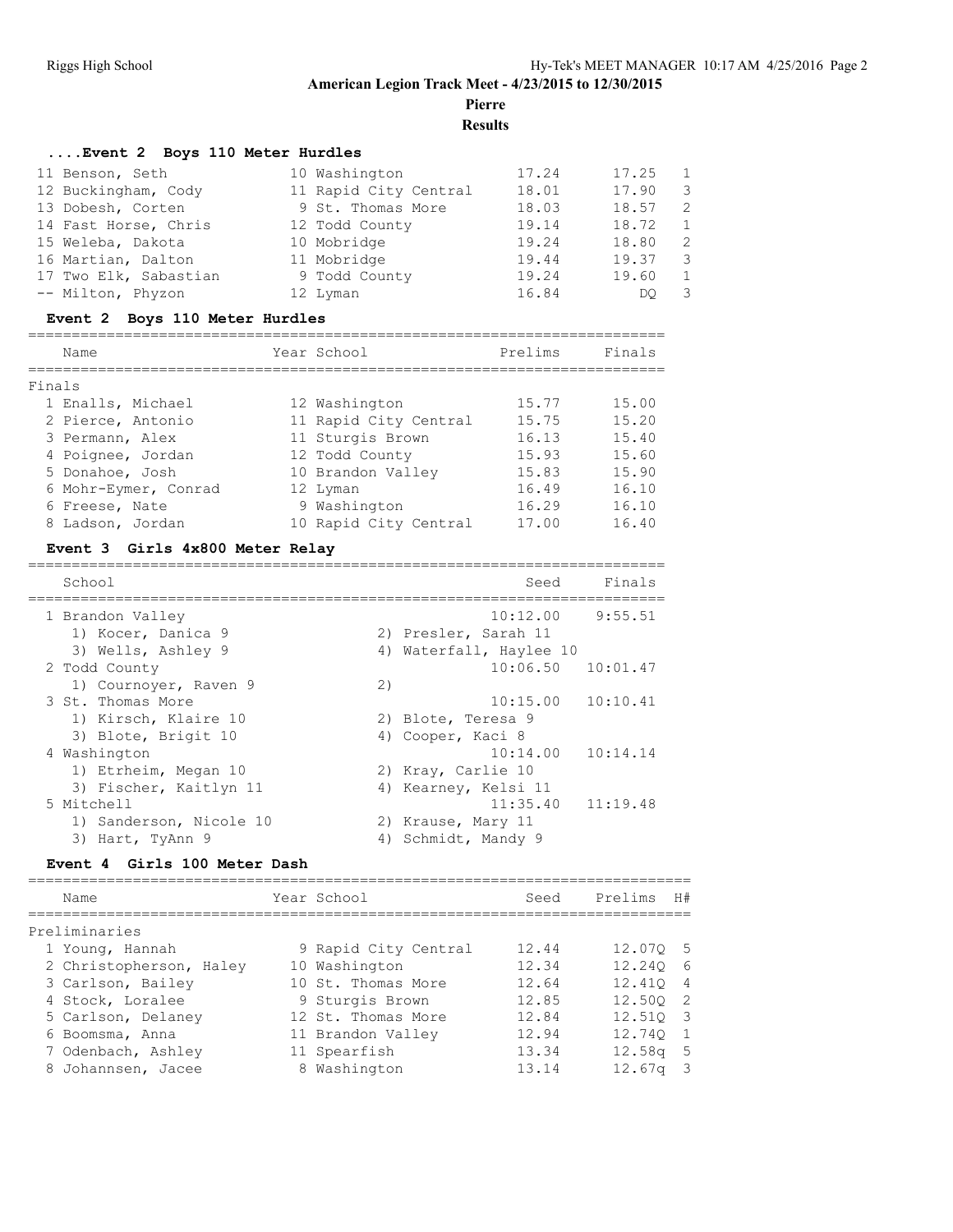**Pierre**

### **Results**

#### **....Event 4 Girls 100 Meter Dash**

|  | 9 Eckrich, Carolyn      | 11 St. Thomas More    | 13.19 | 12.88 | 5              |
|--|-------------------------|-----------------------|-------|-------|----------------|
|  | 9 Louis, Alexis         | 9 Spearfish           | 13.44 | 12.88 | 2              |
|  | 11 Steeves, Carlee      | 10 Sturgis Brown      | 13.46 | 12.93 | $\mathbf{1}$   |
|  | 12 Farnsworth, Nikky    | 12 Pierre TF Riggs    | 13.14 | 12.94 | 4              |
|  | 13 Kirsch, Kassidy      | 11 St. Thomas More    | 13.51 | 12.96 | 2              |
|  | 14 Stanghor, Arianna    | 10 Brandon Valley     | 13.34 | 12.97 | 4              |
|  | 15 Thompson, Morgan     | 9 Brandon Valley      | 13.54 | 13.01 | $\mathfrak{Z}$ |
|  | 16 Herll, Quinci        | 12 Mitchell           | 13.34 | 13.16 | 6              |
|  | 16 Schaefbauer, Alexa   | 12 Mobridge           | 13.84 | 13.16 | 6              |
|  | 18 Simons, Ashlyn       | 10 Sturgis Brown      |       | 13.22 | $\mathcal{S}$  |
|  | 19 Hight, Lauren        | 10 Spearfish          | 13.35 | 13.24 | $\mathsf 3$    |
|  | 20 Nunn, Taylor         | 12 Rapid City Central | 13.51 | 13.34 | $\mathbf{1}$   |
|  | 21 Bargblor, Gracious   | 9 Washington          | 13.84 | 13.38 | 6              |
|  | 22 Colburn, Kelly       | 12 Sturgis Brown      | 14.21 | 13.46 | $\mathfrak{Z}$ |
|  | 23 Aasgaard, Morgan     | 12 Rapid City Central | 13.78 | 13.47 | 5              |
|  | 24 Hauck, Haylee        | 9 Pierre TF Riggs     | 14.24 | 13.53 | $\mathbf{1}$   |
|  | 25 Patton, Raven        | 12 Todd County        | 13.14 | 13.56 | 2              |
|  | 26 Little, Deyona       | 11 Huron              | 13.74 | 13.59 | $\overline{4}$ |
|  | 27 Doris, White Hat     | 9 Todd County         | 13.24 | 13.72 | $6\,$          |
|  | 28 Roden, Bailey        | 10 Mitchell           | 14.24 | 13.74 | 2              |
|  | 29 Hohrman, Cassie      | 9 Mitchell            | 14.44 | 13.95 | $\mathbf{1}$   |
|  | 30 Uthe, Carly          | 11 Lyman              | 14.14 | 14.07 | 4              |
|  | 31 Larsen, Tayler       | 10 Pierre TF Riggs    | 13.94 | 14.08 | $\mathsf S$    |
|  | 32 Norton, McKenzie     | 9 Mitchell            | 14.94 | 14.12 | 5              |
|  | 33 Rau, Madison         | 12 Mobridge           | 14.44 | 14.20 | $\mathbf{2}$   |
|  | 34 Teciah, Spotted Tail | 9 Todd County         | 14.64 | 14.32 | $\overline{4}$ |
|  | 35 Shillingstad, Jayda  | 10 Huron              | 14.64 | 14.38 | $\mathsf 3$    |
|  | 36 Jones, Tayler        | 10 Stanley County     | 14.84 | 14.52 | 6              |
|  | 37 Carda, Elise         | 9 Pierre TF Riggs     |       | 14.77 | $\sqrt{2}$     |
|  | 38 Callista, Baker      | 9 Todd County         | 14.74 | 14.82 | 5              |
|  | 39 Hand, Ella           | Stanley County        | 14.94 | 14.84 | 6              |
|  | 40 Looyenga, Aryn       | 11 Mobridge           | 15.34 | 15.09 | 4              |
|  | -- Suah, Darlene        | 9 Washington          | 13.08 | ΝT    | $\mathbf{1}$   |
|  |                         |                       |       |       |                |

#### **Event 4 Girls 100 Meter Dash**

| Name                           |  | Year School          | Prelims | Finals |  |  |  |
|--------------------------------|--|----------------------|---------|--------|--|--|--|
|                                |  |                      |         |        |  |  |  |
| Finals                         |  |                      |         |        |  |  |  |
| 1 Young, Hannah                |  | 9 Rapid City Central | 12.07   | 11.90  |  |  |  |
| 2 Christopherson, Haley        |  | 10 Washington        | 12.24   | 12.12  |  |  |  |
| 3 Carlson, Bailey              |  | 10 St. Thomas More   | 12.41   | 12.33  |  |  |  |
| 4 Odenbach, Ashley             |  | 11 Spearfish         | 12.58   | 12.40  |  |  |  |
| 5 Carlson, Delaney             |  | 12 St. Thomas More   | 12.51   | 12.42  |  |  |  |
| 6 Johannsen, Jacee             |  | 8 Washington         | 12.67   | 12.52  |  |  |  |
| 7 Stock, Loralee               |  | 9 Sturgis Brown      | 12.50   | 12.56  |  |  |  |
| 8 Boomsma, Anna                |  | 11 Brandon Valley    | 12.74   | 12.80  |  |  |  |
| Boys 100 Meter Dash<br>Event 5 |  |                      |         |        |  |  |  |

| Name              | Year School        | Seed  | Prelims H# |  |
|-------------------|--------------------|-------|------------|--|
| Preliminaries     |                    |       |            |  |
| 1 Aanderud, Jake  | 11 St. Thomas More | 11.07 | 10.840 5   |  |
| 2 Cropsey, Korder | 12 Lyman           | 11.14 | 11.010 4   |  |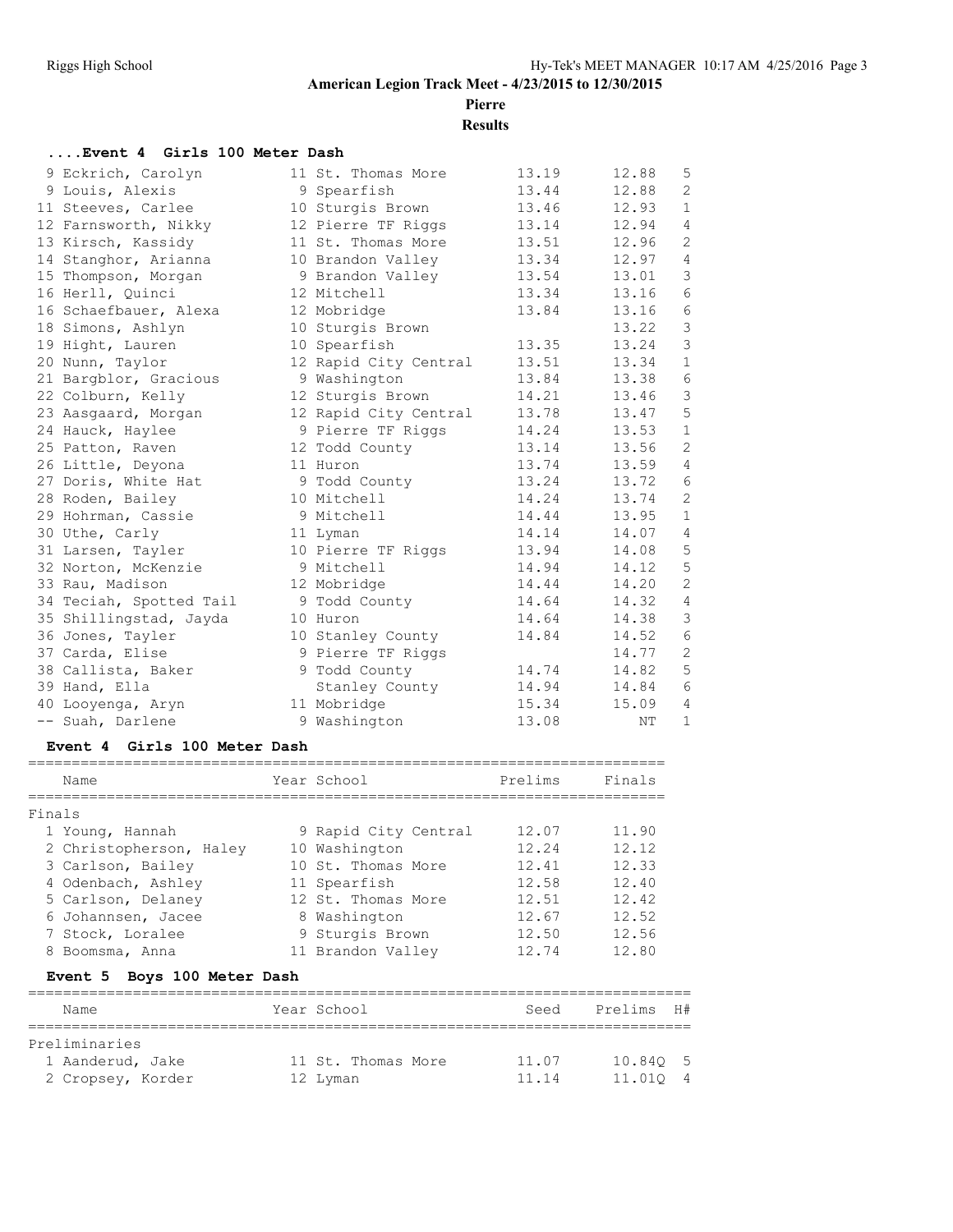**Pierre**

**Results**

#### **....Event 5 Boys 100 Meter Dash**

| 3 Oxner, Payton            | 11 St. Thomas More    | 11.36 | 11.020 | 2              |
|----------------------------|-----------------------|-------|--------|----------------|
| 4 Manzano, Josh            | 12 Rapid City Central | 11.43 | 11.09Q | $\mathbf{1}$   |
| 5 Bolden, Zach             | 11 Washington         | 11.84 | 11.36Q | 3              |
| 6 Feidel, PJ               | 12 St. Thomas More    | 11.64 | 11.03q | 4              |
| 7 Browning, Barry          | 10 Mitchell           | 11.84 | 11.05q | 2              |
| 8 Maxon, Tevin             | 11 Rapid City Central | 11.65 | 11.27q | $\mathsf S$    |
| 9 Herman, Ty               | 12 Todd County        | 11.44 | 11.32  | 2              |
| 10 Hill, Alexander         | 10 Huron              | 12.04 | 11.38  | 5              |
| 11 Keffeler, Jarett        | 11 Sturgis Brown      | 11.70 | 11.44  | $\mathsf S$    |
| 12 Miller, Courtney        | 10 Mitchell           | 11.64 | 11.48  | $\mathfrak{Z}$ |
| 13 Kpeayeh, Tupak          | 9 Washington          | 11.94 | 11.53  | $\mathcal{S}$  |
| 14 Neal, Seth              | 12 Pierre TF Riggs    | 12.14 | 11.55  | $\mathcal{S}$  |
| 15 Casey, Shay             | 10 St. Thomas More    | 11.92 | 11.57  | $\mathbf{1}$   |
| 16 Walton-Blanden, Kailleb | 10 Rapid City Central | 11.70 | 11.59  | 4              |
| 17 Reindl, Trey            | 9 Brandon Valley      | 12.44 | 11.78  | 2              |
| 18 Adams, Samuel           | 11 Pierre TF Riggs    | 12.14 | 11.84  | 4              |
| 19 Stock, Adam             | 12 Sturgis Brown      | 12.01 | 11.90  | $\mathsf S$    |
| 19 Bader, Nathan           | 12 Pierre TF Riggs    | 11.94 | 11.90  | $\mathbf{1}$   |
| 21 Campbell, Will          | 11 Mitchell           | 11.94 | 11.96  | $\mathbf{2}$   |
| 22 Wamsher, Noah           | 10 Sturgis Brown      | 12.35 | 11.97  | $\mathbf{1}$   |
| 23 Brinkman, Cameron       | 10 Sturgis Brown      | 12.22 | 11.98  | 2              |
| 24 Brill, Jonas            | 12 Winner             | 13.14 | 12.02  | $\mathbf{2}$   |
| 25 Ashurst, Tavian         | 10 Spearfish          | 12.01 | 12.12  | 4              |
| 26 Blanchette, Ivan        | 11 Pierre TF Riggs    | 12.54 | 12.20  | 5              |
| 27 Helleloid, Sam          | 10 Mitchell           | 12.54 | 12.32  | 4              |
| 28 Mowry, Sage             | 10 Lyman              | 12.64 | 12.35  | 5              |
| 28 Buchannan, Dean         | 10 Todd County        | 12.44 | 12.35  | 3              |
| 30 Small, Chase            | 11 Brandon Valley     | 12.34 | 12.50  | $\mathbf{1}$   |
| 31 Hannum, Riley           | 9 Stanley County      | 12.84 | 12.75  | 3              |
| 32 Welch, Trey             | 9 Winner              | 13.14 | 12.82  | $\mathbf{1}$   |
| 33 Hoffer, Jacob           | 9 Lyman               | 12.74 | 13.44  | 4              |
| -- Stalder, Logan          | 12 Spearfish          | 11.43 | DQ.    | $\mathbf{1}$   |
| -- Knudtson, Alexander     | 10 Rapid City Central | 11.20 | DO.    | 3              |

#### **Event 5 Boys 100 Meter Dash**

| Name                              | Year School           | Prelims | Finals |
|-----------------------------------|-----------------------|---------|--------|
| Finals                            |                       |         |        |
| 1 Oxner, Payton                   | 11 St. Thomas More    | 11.02   | 10.86  |
| 2 Aanderud, Jake                  | 11 St. Thomas More    | 10.84   | 10.95  |
| 3 Manzano, Josh                   | 12 Rapid City Central | 11.09   | 10.97  |
| 4 Cropsey, Korder                 | 12 Lyman              | 11.01   | 11.03  |
| 5 Bolden, Zach                    | 11 Washington         | 11.36   | 11.20  |
| 6 Maxon, Tevin                    | 11 Rapid City Central | 11.27   | 11.22  |
| 7 Browning, Barry                 | 10 Mitchell           | 11.05   | 11.28  |
| 8 Feidel, PJ                      | 12 St. Thomas More    | 11.03   | 11.59  |
| Boys 4x800 Meter Relay<br>Event 6 |                       |         |        |

| School                                                     | Seed                                              | Finals  |
|------------------------------------------------------------|---------------------------------------------------|---------|
| 1 Washington<br>1) Miller, Austin 12<br>3) Rovang, Nick 12 | 8:20.00<br>2) Smith, Isaac 12<br>4) Derr, Alex 12 | 8:20.42 |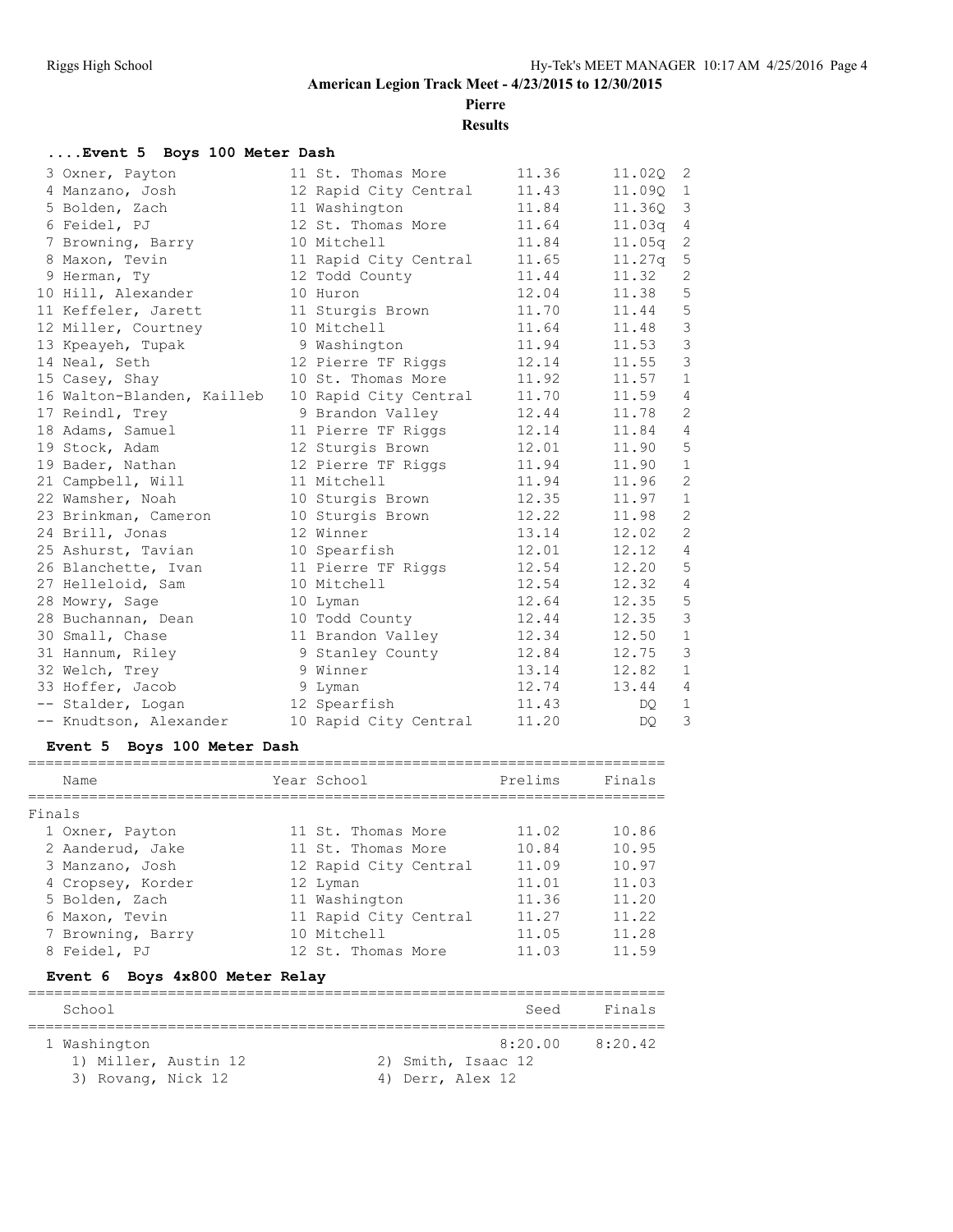# **Pierre**

#### **Results**

#### **....Event 6 Boys 4x800 Meter Relay**

| 2 Pierre TF Riggs        |    | 8:30.00                    | 8:24.05 |
|--------------------------|----|----------------------------|---------|
| 1) Keyes, Jebben 12      |    | 2) Cruse, Cole 12          |         |
| 3) Wollman, Jack 12      |    | 4) McKinley, Seth 12       |         |
| 3 Spearfish              |    | 8:35.00                    | 8:35.69 |
| 1) Meza, Edgar 11        |    | 2) Roberdeau, Rigel 9      |         |
| 3) Parker, Matt 11       |    | 4) Hovdenes, Matt 12       |         |
| 4 Rapid City Central     |    | $8:40.00$ $8:39.53$        |         |
| 1) Mott, Triston 10      |    | 2) Youngblood, Nathaniel 9 |         |
| 3) Blomme, Dylan 12      |    | 4) House, Chris 11         |         |
| 5 St. Thomas More        |    | 8:45.00                    | 9:06.68 |
| 1) Krump, Ryan 12        |    | 2) Arity, Preston 11       |         |
| 3) Cavanaugh, Kane 10    |    | 4) Lund, Spencer 9         |         |
| 6 Mitchell               |    | 8:54.10                    | 9:11.85 |
| 1) Jamison, Kyle 12      |    | 2) Jarding, Jacob 10       |         |
| 3) Uher, Jarod 10        |    | 4) Larson, Caleb 12        |         |
| 7 Stanley County         |    | 9:05.00                    | 9:12.20 |
| 1) Meiners, Cale 10      |    | 2) Gabriel, Austin 10      |         |
| 3) Rosenberger, Logan 10 | 4) | Habeck, Ryan 10            |         |
| 8 Huron                  |    | 9:09.90                    | 9:15.34 |
| 1) Brandsrud, Micah 12   |    | 2) Christopherson, Cade 10 |         |
| 3) Corbett, Brenden 11   |    | 4) Lien, Tyler 11          |         |
| 9 Todd County            |    | 9:10.00                    | 9:17.76 |
| 1) Allen, Jesse 11       | 2) |                            |         |
| 10 Brandon Valley        |    | 9:30.50                    | 9:38.34 |
| 1) Dykstra, Zach 9       |    | 2) Wells, Tyler 9          |         |
| 3) Pederson, Carter 9    |    | 4) Niewenhuis, Tanner 9    |         |

#### **Event 7 Girls 4x200 Meter Relay**

School Seed Finals H# ============================================================================ 1 Brandon Valley 1:44.70 1:44.10 2 1) Boomsma, Anna 11 2) Bickley, Cortney 12 3) Tingle, Tanya 11 1988 (4) Bickley, Krista 9 2 St. Thomas More 1:45.20 1:46.90 2 1) Kirsch, Kassidy 11 2) Eckrich, Carolyn 11 3) Carlson, Bailey 10 4) Carlson, Delaney 12 3 Washington 1:47.40 1:47.10 2 1) Suah, Darlene 9 2) Moen, Skylar 11 3) Kinzer, Isabel 11 4) Christopherson, Haley 10 4 Mitchell 1:51.90 1:49.50 2 1) Crago, Kyla 10 2) Pistulka, Kristin 12 3) Farnham, Erin 12 (4) Kaul, Kaelyn 12 5 Spearfish 1:48.70 1:49.80 2 1) Koch, Taylor 12 2) Wood, Samantha 10 3) Kaitfors, Madison 12 (4) Hight, Lauren 10 6 Mobridge 1:55.10 1:51.40 1 1) Schaefbauer, Alexa 12 2) Heumiller, Cassandra 12 3) Borah, Hayley 9 4) Wollman, Grace 11 7 Sturgis Brown 1:49.00 1:51.70 2 1) Eddington, Tara 12 2) Jolley, Olivia 9 3) Simons, Ashlyn 10 (4) Stock, Loralee 9 8 Rapid City Central 2012 1:52.00 1:52.50 2 1) Jeffries, Kelsie 12 2) Eagle Chasing, Lexus 10 3) Lang, Regina 11 4) Laurenz, Alyssa 12

============================================================================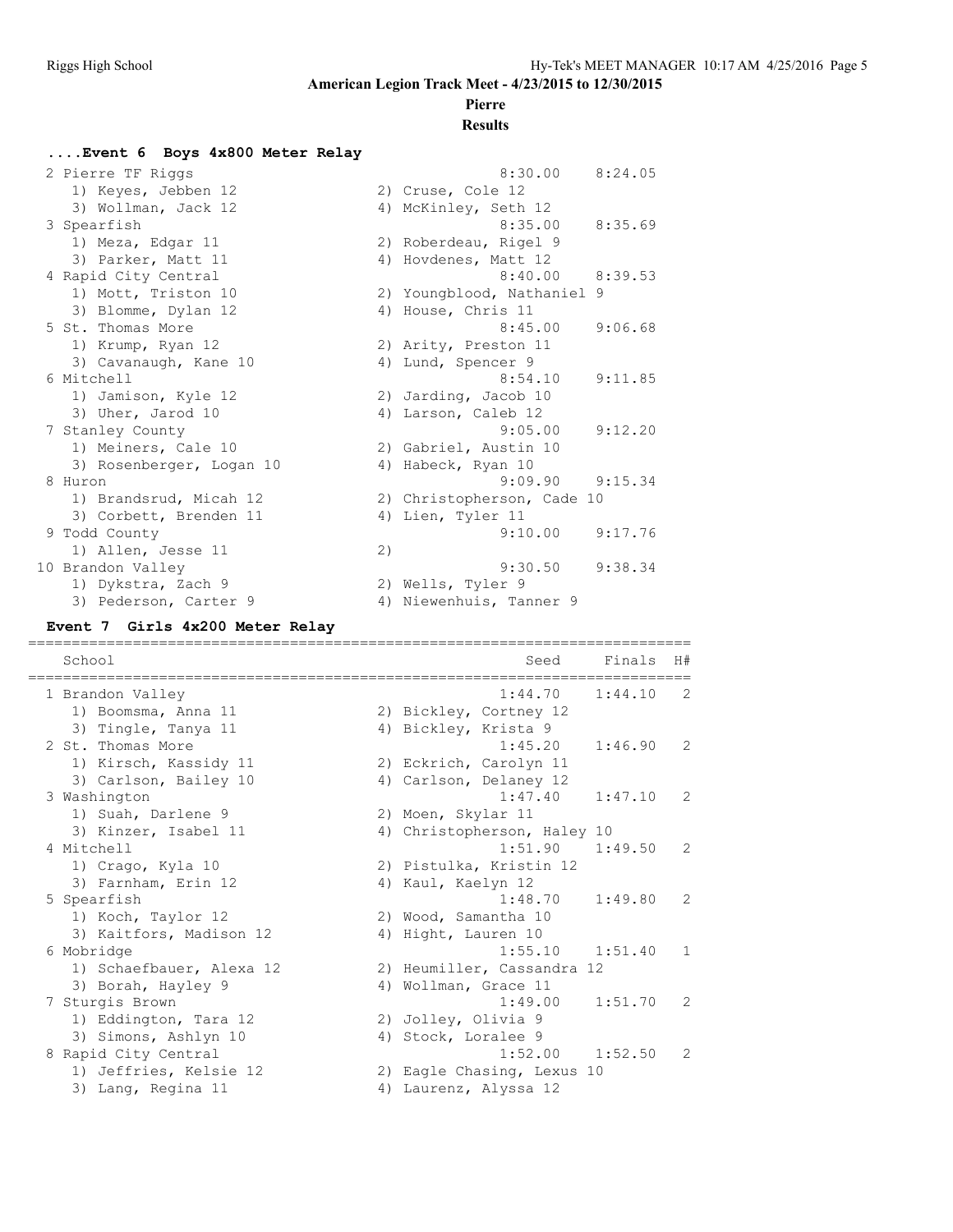### **Pierre**

#### **Results**

#### **....Event 7 Girls 4x200 Meter Relay** 9 Winner 1:59.30 1:54.50 1 1) Halverson, Haley 12 2) Vrbka, Tedra 9 3) Schuyler, Samantha 11  $\hskip10mm$  4) Richey, Alexis 9 10 Lyman 1:56.50 1:55.70 1 1) Choal, Phoenix 12 2) Halverson, Brooklyn 11 3) Wagner, Kacie 8 4) Herman, Sara 11 11 Pierre TF Riggs 1:52.00 1:56.30 2 1) Ullmann, Danielle 11 2) Stueven, Sophia 9 3) Hauck, Haylee 9 4) Zanin, Joana 10 11 Stanley County 1:55.00 1:56.30 1 1) Jones, Tori 11 2) Drageset, TJ 10 3) Sweetman, Jen 10 (4) Drageset, Andi 11 13 Todd County 1:57.00 1:57.20 1 1) Patton, Raven 12 (2) 1) Patton, Raven 12 (2)<br>14 Huron 1:56.10 2:00.10 1 1) Katz, Shannon 11 2) Lichty, Brianna 11 3) Rozell, Reagan 10 (4) Urena, Alexis 10

#### **Event 8 Boys 4x200 Meter Relay**

============================================================================ School School Seed Finals H# ============================================================================ 1 St. Thomas More 2012 1:32.31 1:32.60 2 1) Oxner, Payton 11 2) Feidel, PJ 12 3) Keegan, Alek 12 (4) Aanderud, Jake 11 2 Spearfish 1:37.40 1:35.00 2 1) Stalder, Logan 12 2) Aga, Tayven 10 3) Hinch, Jaxon 12 (4) Peterson, Matt 11 3 Washington 1:33.50 1:35.10 2 1) McKinney, Ethan 11 2) Reisdorfer, Thuro 11 3) Bren, Jack 11 4) Smith, Ty 12 4 Huron 1:35.40 1:36.90 2 1) Heinz, Hyland 11 2) Hill, Alexander 10 3) Korkow, Clay 11 4) Korkow, Cole 11 5 Rapid City Central 1:35.00 1:37.60 2 1) Maxon, Tevin 11 2) Emory, Logan 11 3) Horsley, Jacob 11 4) Walton-Blanden, Kailleb 10 6 Stanley County 1:38.40 1:38.00 1 1) Carter, JD 9 2) Drageset, Colten 12 3) Chase, Lukas 12 4) Klemann, Brevin 12 7 Winner 1:37.70 1:38.50 2 1) Calhoon, Riley 10 2) DeMers, Drew 11 3) Naasz, Isaac 11 1888 – 40 Brozik, Kayleb 11 8 Mobridge 1:39.00 1:38.55 1 1) Cerney, Dylan 10 2) Bauer, Nathan 10 3) Sjomeling, Jaidon 11 (4) Blom, Parker 10 9 Sturgis Brown 1:37.00 1:38.60 2 1) Brinkman, Cameron 10 2) Fjelstad, Sam 11 3) Stock, Adam 12 4) Wamsher, Noah 10 10 Brandon Valley 1:39.00 1:40.50 1 1) Blok, Isaiah 12 2) Small, Chase 11 3) Reindl, Keaton 11 4) Reindl, Trey 9 11 Mitchell 1:38.10 1:42.10 1 1) Helleloid, Sam 10 2) Getty, Austin 12 3) Krogman, Brandon 12 (4) Morgan, Connor 11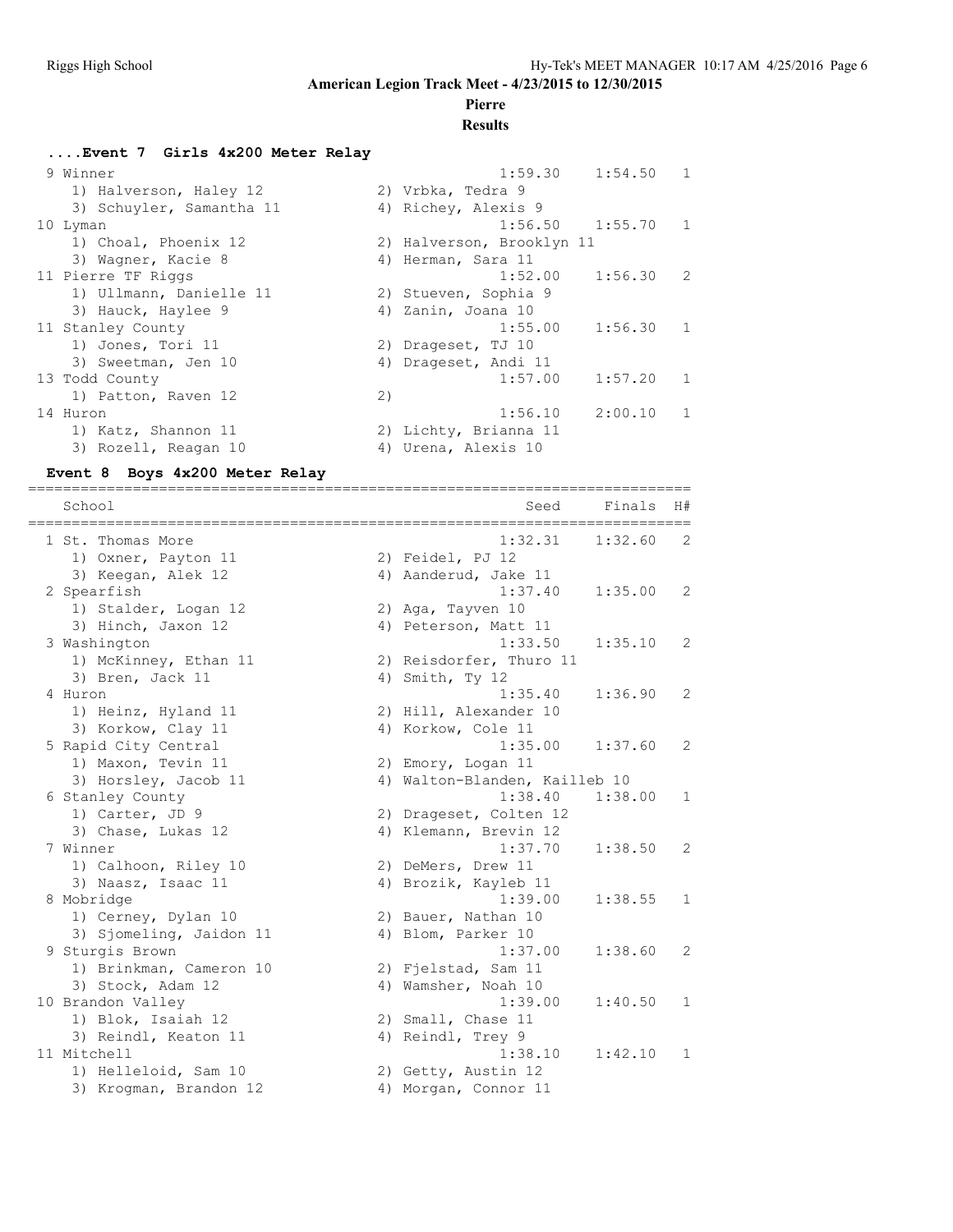**Pierre**

**Results**

#### **....Event 8 Boys 4x200 Meter Relay**

| 12 Todd County          |                       | $1:44.10$ $1:45.50$ | $\blacksquare$             |
|-------------------------|-----------------------|---------------------|----------------------------|
| 1) Fast Horse, Chris 12 | 2)                    |                     |                            |
| -- Pierre TF Riggs      | 1:37.00               | DO                  | $\overline{\phantom{0}}^2$ |
| 1) Garreau, Warrent 11  | 2) Bolte, Chase 11    |                     |                            |
| 3) Peitz, Thomas 11     | 4) Mikkelsen, Ryan 12 |                     |                            |

#### **Event 9 Girls 1600 Meter Run**

| Name                 | Year School           | Seed    | Finals  | H#             |
|----------------------|-----------------------|---------|---------|----------------|
| 1 Cooper, Kaci       | 8 St. Thomas More     | 5:27.05 | 5:26.50 | $\overline{c}$ |
| 2 Herman, Kelsie     | 8 Todd County         | 5:29.60 | 5:32.20 | $\overline{2}$ |
| 3 Bunkers, Maria     | 10 Rapid City Central | 5:43.87 | 5:36.60 | $\overline{c}$ |
| 4 Hovdenes, Angela   | 9 Spearfish           | 5:48.00 | 5:37.70 | $\overline{c}$ |
| 5 Waterfall, Haylee  | 10 Brandon Valley     | 5:20.10 | 5:47.40 | $\overline{c}$ |
| 6 Gutknecht, Sarra   | 10 Rapid City Central | 5:50.00 | 5:48.30 | $\overline{c}$ |
| 7 Wells, Ashley      | 9 Brandon Valley      | 5:26.00 | 5:48.40 | $\overline{c}$ |
| 8 Prue, Karli        | 9 Todd County         | 5:53.00 | 5:48.70 | $\overline{c}$ |
| 9 Burgess, Shacey    | 12 Rapid City Central | 6:01.80 | 5:51.10 | $1\,$          |
| 10 Wells, Lauren     | 9 Brandon Valley      | 5:30.00 | 5:52.10 | $\overline{c}$ |
| 11 Prue, Amory       | 11 Todd County        | 5:57.00 | 5:57.50 | $1\,$          |
| 12 Krause, Mary      | 11 Mitchell           | 5:56.60 | 6:00.20 | $\overline{c}$ |
| 13 Eisemann, Madison | 10 Mobridge           | 5:59.00 | 6:03.20 | $\mathbf 1$    |
| 13 Blote, Brigit     | 10 St. Thomas More    | 5:33.20 | 6:03.20 | $\overline{c}$ |
| 15 Fine, Cherady     | 10 Rapid City Central | 6:14.52 | 6:06.60 | $1\,$          |
| 16 Dittman, Shelby   | 12 Spearfish          | 6:05.00 | 6:07.40 | $1\,$          |
| 17 Lulf, Quinn       | 11 Lyman              | 6:15.00 | 6:11.90 | $\mathbf{1}$   |
| 18 Hart, TyAnn       | 9 Mitchell            | 6:20.00 | 6:20.00 | $\mathbf 1$    |
| 19 Blote, Emily      | 9 St. Thomas More     | 6:30.12 | 6:20.40 | $1\,$          |
| 20 Brown, Madison    | 9 Lyman               | 7:00.00 | 6:20.70 | $\mathbf 1$    |
| 21 Fuchs, Mariah     | 12 Pierre TF Riggs    | 5:55.00 | 6:21.00 | $\overline{c}$ |
| 22 Keller, Abby      | Mobridge              | 6:16.00 | 6:26.50 | $\mathbf 1$    |
| 23 Buchholz, Molly   | 10 Sturgis Brown      | 6:34.29 | 6:27.30 | $1\,$          |
| 24 Brinkman, Jazmyn  | 10 Mitchell           | 6:33.60 | 6:29.10 | $\mathbf{1}$   |
| 25 Ziebarth, Hannah  | 10 Sturgis Brown      | 6:26.15 | 6:35.60 | $\mathbf 1$    |
| 26 Vermuelen, Annika | 9 Mitchell            | 6:31.50 | 6:40.90 | $\mathbf{1}$   |
| 27 Jones, Alyssa     | 9 Lyman               | 6:55.00 | 6:44.80 | $1\,$          |
| -- Kray, Carlie      | 10 Washington         | 5:36.00 | DO.     | $\overline{c}$ |

#### **Event 10 Boys 1600 Meter Run**

| Name                | Year School        | Seed    | Finals  | H#             |
|---------------------|--------------------|---------|---------|----------------|
| 1 Hanna, Jakob      | 11 Brandon Valley  | 4:27.00 | 4:31.60 | 2              |
| 2 Julian, Luke      | 11 St. Thomas More | 4:28.00 | 4:39.20 | 2              |
| 3 Trainor, Ty       | 10 St. Thomas More | 4:42.76 | 4:40.80 | $\overline{2}$ |
| 4 Knoblich, Cole    | 12 Washington      | 4:45.00 | 4:48.80 | 2              |
| 5 VanDenHemel, Shay | 10 Stanley County  | 4:48.00 | 4:49.50 | $\mathfrak{D}$ |
| 6 Zahn, Topher      | 10 Washington      | 4:52.00 | 4:52.50 | $\mathfrak{D}$ |
| 7 Broeder, Logan    | 11 Spearfish       | 4:48.58 | 4:54.50 | 2              |
| 8 Sadi, Yonas       | 10 Washington      | 4:50.00 | 4:57.00 | $\mathfrak{D}$ |
| 9 Roberdeau, Rigel  | 9 Spearfish        | 4:58.74 | 5:00.00 | $\overline{2}$ |
| 10 Powell, Josh     | 11 Brandon Valley  | 4:36.00 | 5:03.20 | $\mathfrak{D}$ |
| 11 Chase, Ryan      | 12 Huron           | 5:02.90 | 5:04.10 | $\mathbf{1}$   |
| 12 Cowens, Riley    | 12 Mitchell        | 4:55.20 | 5:04.30 | $\mathfrak{D}$ |
|                     |                    |         |         |                |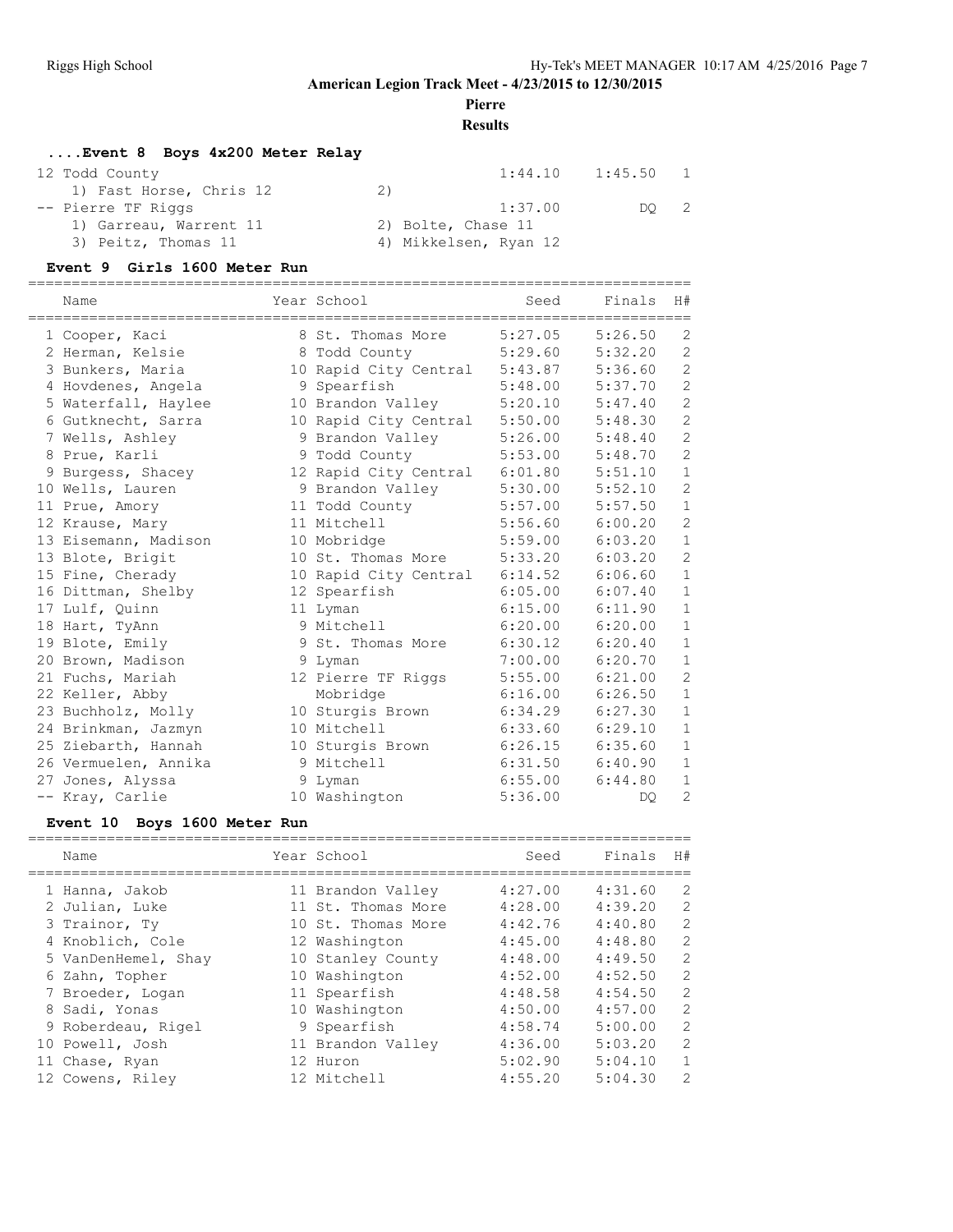# **Pierre**

**Results**

| Event 10 Boys 1600 Meter Run |                        |         |         |                |
|------------------------------|------------------------|---------|---------|----------------|
| 13 Moleterno, Izak           | 11 Winner              | 5:11.00 | 5:04.90 | $\mathbf{1}$   |
| 14 Mvuyekure, Bonheur        | 10 Washington          | 4:54.00 | 5:05.60 | $\overline{c}$ |
| 15 Allen, Jesse              | 11 Todd County 4:58.00 |         | 5:07.00 | $\overline{c}$ |
| 16 Rameriz, Vicente          | 11 Pierre TF Riggs     | 5:00.00 | 5:08.30 | $\mathbf{1}$   |
| 16 Drewes, Riker             | 10 Pierre TF Riggs     | 5:45.00 | 5:08.30 | $\mathbf{1}$   |
| 18 Ramirez, Alejandro        | 9 Pierre TF Riggs      | 5:16.40 | 5:12.40 | $\mathbf{1}$   |
| 19 Jarding, Jacob            | 10 Mitchell            | 4:54.60 | 5:15.40 | $\overline{2}$ |
| 20 Youngblood, Nathaniel     | 9 Rapid City Central   | 5:08.74 | 5:16.60 | $\mathbf{1}$   |
| 21 Burkhalter, Grant         | 12 Sturgis Brown       | 5:24.17 | 5:28.90 | $\mathbf{1}$   |
| 22 Berens, Tucker            | 9 Pierre TF Riggs      | 5:12.70 | 5:34.90 | $\mathbf{1}$   |
| 23 Edelen, Seth              | 9 St. Thomas More      | 5:40.00 | 5:36.50 | $\mathbf{1}$   |
| 24 Pederson, Carter          | 9 Brandon Valley       | 4:58.00 | 5:40.50 | $\overline{2}$ |
| 25 Lebeda, Brad              | 9 Lyman                | 5:45.00 | 5:41.90 | $\mathbf{1}$   |
| 26 Deaver, Jerrod            | 11 Sturgis Brown       | 5:53.17 | 5:44.60 | $\mathbf{1}$   |
| 27 Farias, Dakota            | 10 Mobridge            | 5:35.00 | 5:45.60 | $1\,$          |
| 28 Bruns, Mason              | 9 Mitchell             | 5:37.90 | 5:48.90 | $\mathbf{1}$   |
| 29 Mauer, Jared              | 10 Mitchell            | 5:34.60 | 5:49.50 | $\mathbf{1}$   |
| 30 Brown, Adam               | 10 Stanley County      | 5:45.00 | 5:49.80 | $\mathbf{1}$   |

#### **Event 11 Girls 4x100 Meter Relay**

============================================================================ School Seed Finals H# ============================================================================ 1 Washington 50.84 49.79 2 1) Suah, Darlene 9 2) Moen, Skylar 11 3) Kinzer, Isabel 11 4) Christopherson, Haley 10 2 St. Thomas More 60.20 28 50.20 28 50.20 29 1) Kirsch, Kassidy 11 2) Carlson, Delaney 12 3) Eckrich, Carolyn 11 4) Carlson, Bailey 10 3 Brandon Valley 50.34 51.57 2 1) Boomsma, Anna 11 2) Stanghor, Arianna 10 3) 1994<br>3) Boomsma, Anna 11 2) Stanghor, Arianna 10<br>3) Terveer, Emma 11 4) Wrightsman, Jennika 11<br>3) Spearfish 4 Spearfish 51.64 52.00 2 1) Louis, Alexis 9 2) Wood, Samantha 10 3) Kaitfors, Madison 12 4) Odenbach, Ashley 11 5 Sturgis Brown 52.14 52.37 2 1) Jolley, Olivia 9 2) Jorensen, Cassidy 9 3) Steeves, Carlee 10 (4) Stock, Loralee 9 6 Rapid City Central 52.14 53.28 2 1) Jeffries, Kelsie 12 2) Young, Hayleigh 9 3) Christensen, Chelsey 11 (4) Nunn, Taylor 12 7 Huron 54.64 54.91 2 1) Lichty, Brianna 11 120 2) Little, Deyona 11 3) Shillingstad, Jayda 10 (4) Urena, Alexis 10 8 Stanley County 55.44 55.70 1 1) Jones, Tayler 10 2) Drageset, TJ 10 3) Sweetman, Jen 10 (4) Drageset, Andi 11 9 Lyman 55.74 56.00 1 1) Uthe, Carly 11 2) Halverson, Brooklyn 11 3) Terca, Kadi 9 19 19 19 4) Herman, Sara 11 10 Todd County 57.04 56.20 1 1) Doris, White Hat 9 11 Mitchell 53.74 56.64 2 1) Roden, Bailey 10 2) Norton, McKenzie 9 3) Larson, Lauren 11 (4) Hohrman, Cassie 9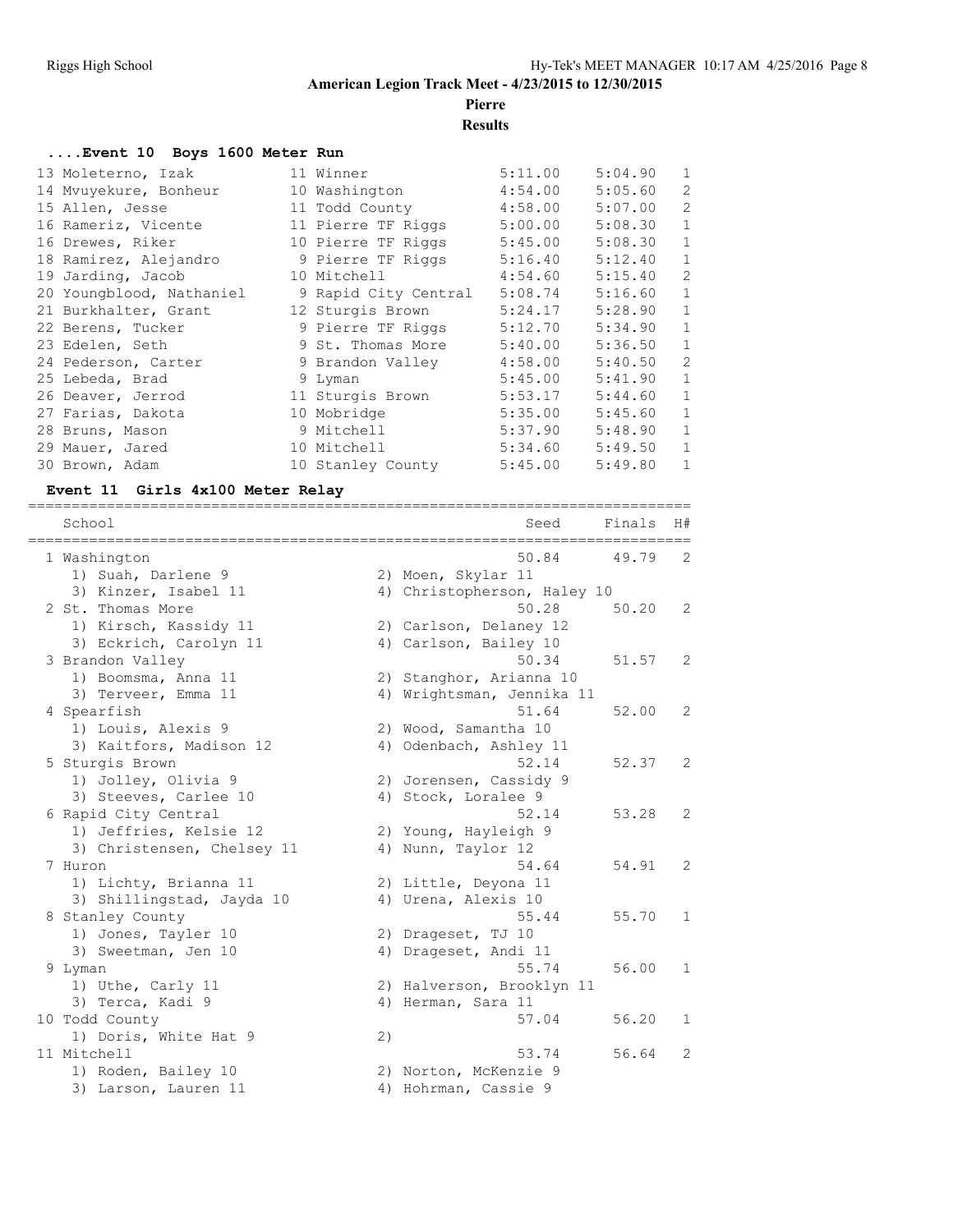# **Pierre**

### **Results**

#### **....Event 11 Girls 4x100 Meter Relay**

| 12 Mobridge            | 56.34                    | 56.70 1 |  |
|------------------------|--------------------------|---------|--|
| 1) Schlomer, Autumn 11 | 2) Looyenga, Aryn 11     |         |  |
| 3) Lahren, Molly 10    | 4) Stroeder, Naomi 11    |         |  |
| 13 Winner              | 55.84                    | 57.10   |  |
| 1) Halverson, Haley 12 | 2) Thieman, Madison 9    |         |  |
| 3) Kocer, Gabriel 9    | 4) Schuyler, Samantha 11 |         |  |
| 13 Pierre TF Riggs     | 59.14                    | 57.10 1 |  |
| 1) Cass, Kelsey 9      | 2) Carda, Elise 9        |         |  |
| 3) Kintz, Sabrina 9    | 4) Larsen, Tayler 10     |         |  |
|                        |                          |         |  |

#### **Event 12 Boys 4x100 Meter Relay**

============================================================================

| School<br>======          |    | Seed                          | Finals | H#           |
|---------------------------|----|-------------------------------|--------|--------------|
| 1 St. Thomas More         |    | ==================<br>43.65   | 43.10  | 2            |
| 1) Oxner, Payton 11       |    | 2) Aanderud, Jake 11          |        |              |
| 3) Keegan, Alek 12        |    | 4) Thurness, Cole 12          |        |              |
| 2 Rapid City Central      |    | 44.74                         | 44.00  | 2            |
| 1) Knudtson, Alexander 10 |    | 2) Walton-Blanden, Kailleb 10 |        |              |
| 3) Manzano, Josh 12       |    | 4) Gary, Ryder 10             |        |              |
| 3 Washington              |    | 44.24                         | 44.10  | 2            |
| 1) Bolden, Zach 11        |    | 2) Reisdorfer, Thuro 11       |        |              |
| 3) Bren, Jack 11          |    | 4) McKinney, Ethan 11         |        |              |
| 4 Sturgis Brown           |    | 44.94                         | 45.20  | 2            |
| 1) Fjelstad, Sam 11       |    | 2) Fritz, Cain 11             |        |              |
| 3) Keffeler, Jarett 11    |    | 4) Permann, Alex 11           |        |              |
| 5 Huron                   |    | 45.54                         | 45.22  | 2            |
| 1) Heinz, Hyland 11       |    | 2) Hill, Alexander 10         |        |              |
| 3) Korkow, Clay 11        |    | 4) Korkow, Cole 11            |        |              |
| 6 Lyman                   |    | 45.54                         | 45.30  | 2            |
| 1) Milton, Phyzon 12      |    | 2) Mohr-Eymer, Conrad 12      |        |              |
| 3) Mowry, Sage 10         |    | 4) Cropsey, Korder 12         |        |              |
| 7 Winner                  |    | 45.74                         | 45.80  | 2            |
| 1) DeMers, Drew 11        |    | 2) Kuil, Cameron 11           |        |              |
| 3) Naasz, Isaac 11        |    | 4) Calhoon, Riley 10          |        |              |
| 8 Pierre TF Riggs         |    | 47.14                         | 45.83  | 2            |
| 1) Lonbaken, Connor 11    |    | 2) Bader, Nathan 12           |        |              |
| 3) Adams, Samuel 11       |    | 4) Neal, Seth 12              |        |              |
| 9 Spearfish               |    | 47.14                         | 46.30  | 1            |
| 1) Stalder, Logan 12      |    | 2) Aga, Tayven 10             |        |              |
| 3) Ashurst, Tavian 10     |    | 4) Rosencranz, Jaxon 11       |        |              |
| 10 Stanley County         |    | 47.24                         | 46.50  | $\mathbf{1}$ |
| 1) Carter, JD 9           |    | 2) Drageset, Colten 12        |        |              |
| 3) Chase, Lukas 12        |    | 4) Klemann, Brevin 12         |        |              |
| 11 Mitchell               |    | 47.34                         | 46.60  | $\mathbf{1}$ |
| 1) Browning, Barry 10     |    | 2) Getty, Austin 12           |        |              |
| 3) Krogman, Brandon 12    |    | 4) Campbell, Will 11          |        |              |
| 12 Todd County            |    | 48.14                         | 46.70  | 1            |
| 1) Buchannan, Dean 10     | 2) |                               |        |              |
| 13 Mobridge               |    | 49.54                         | 48.10  | $\mathbf{1}$ |
| 1) Bleyle, Jacob 12       |    | 2) Bauer, Nathan 10           |        |              |
| 3) Martian, Dalton 11     |    | 4) Weleba, Dakota 10          |        |              |
| 14 Brandon Valley         |    | 48.54                         | 48.50  | 1            |
| 1) Blok, Isaiah 12        |    | 2) Small, Chase 11            |        |              |
| 3) Reindl, Keaton 11      |    | 4) Reindl, Trey 9             |        |              |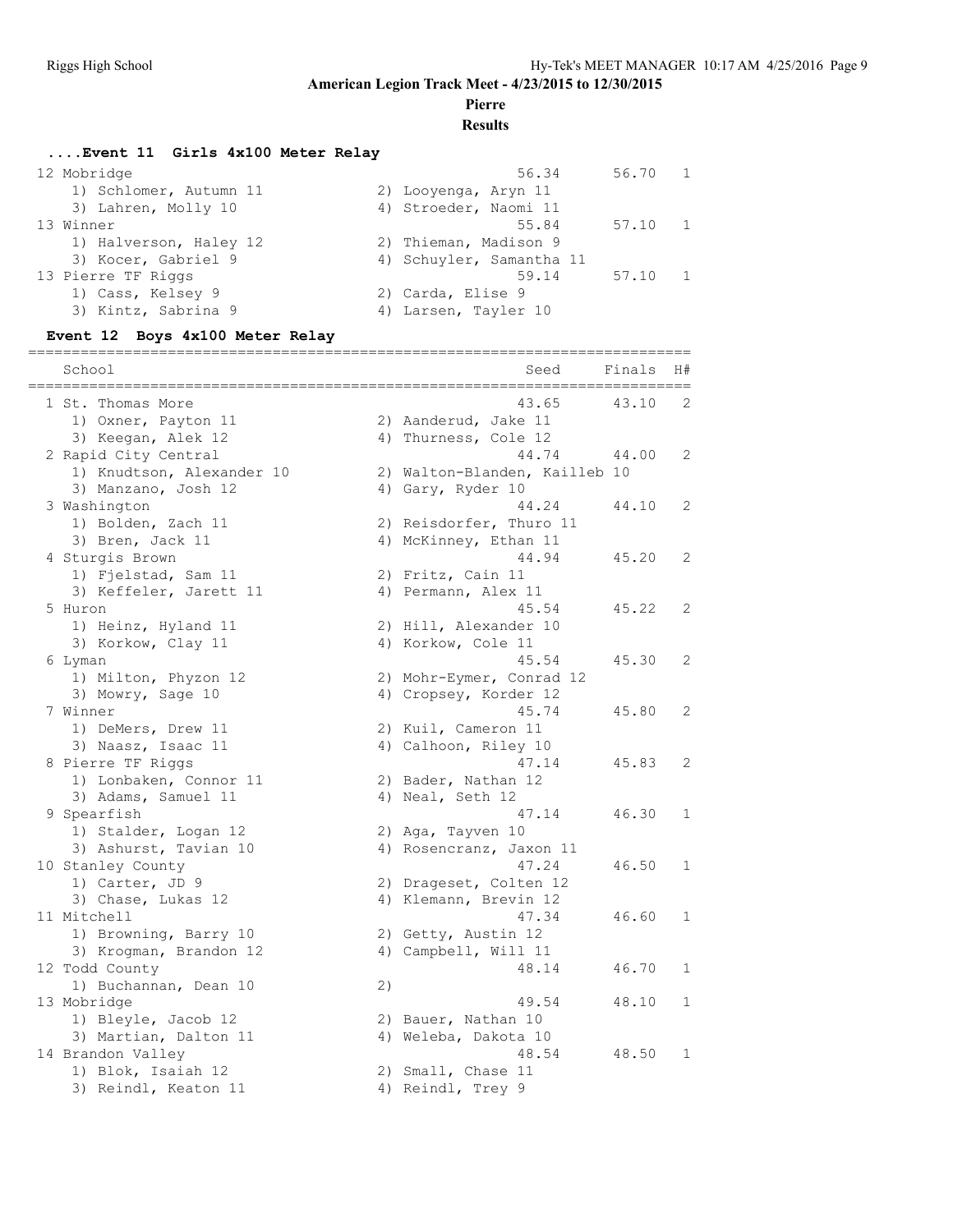**Pierre**

**Results**

#### **Event 13 Girls 400 Meter Dash**

| Name                        | Year School           | Seed    | Finals  | H#                  |
|-----------------------------|-----------------------|---------|---------|---------------------|
|                             |                       |         |         |                     |
| 1 Dowling, Cortney          | 12 Pierre TF Riggs    | 56.14   | 56.30   | 4<br>$\overline{4}$ |
| 2 Bickley, Krista           | 9 Brandon Valley      | 58.14   | 56.40   |                     |
| 3 Caelyn, Valandra          | 9 Todd County         | 59.94   | 59.70   | $\overline{4}$      |
| 4 Tingle, Tanya             | 11 Brandon Valley     | 1:00.04 | 59.72   | $\overline{4}$      |
| 5 Bickley, Cortney          | 12 Brandon Valley     | 1:00.14 | 1:00.10 | $\overline{4}$      |
| 6 Sullivan, Maddison        | 11 Rapid City Central | 1:01.14 | 1:01.30 | 4                   |
| 7 Thompson, Erin            | 12 Washington         | 1:02.64 | 1:03.10 | $\overline{4}$      |
| 8 Akers, Erika              | 12 Rapid City Central | 1:08.87 | 1:04.90 | $\overline{c}$      |
| 9 Borah, Hayley             | 9 Mobridge            | 1:04.44 | 1:05.10 | $\mathsf 3$         |
| 10 Stagner, Steph           | 11 St. Thomas More    | 1:03.91 | 1:05.12 | 3                   |
| 11 Kaitfors, Kennedy        | 9 Spearfish           | 1:07.14 | 1:06.00 | $\overline{2}$      |
| 12 Kehn, Reegin             | 10 Sturgis Brown      | 1:05.07 | 1:06.10 | $\mathcal{S}$       |
| 13 Wood, Samantha           | 10 Spearfish          | 1:06.14 | 1:06.12 | $\overline{c}$      |
| 14 Hendrick, Hannah         | 10 Brandon Valley     | 1:02.44 | 1:06.70 | $\overline{4}$      |
| 15 Fischer, Kaitlyn         | 11 Washington         | 1:05.14 | 1:07.10 | $\mathcal{S}$       |
| 16 Petersen, Emily          | 12 Pierre TF Riggs    | 1:05.64 | 1:08.30 | 3                   |
| 17 Johnson, Michelle        | 12 Huron              | 1:09.94 | 1:10.30 | $\overline{c}$      |
| 18 Shoultz, Sammie          | 9 Huron               | 1:06.14 | 1:10.50 | 3                   |
| 19 Kessler, Kylie           | 9 Pierre TF Riggs     | 1:06.64 | 1:11.50 | $\overline{c}$      |
| 20 Klaasen van Husen, Leoni | 11 Stanley County     | 1:12.34 | 1:12.00 | $\mathbf{1}$        |
| 21 Jones, Grace             | 10 Pierre TF Riggs    | 1:07.64 | 1:12.10 | $\mathbf{2}$        |
| 22 Jones, Tayler            | 10 Stanley County     | 1:16.34 | 1:14.40 | $\mathbf{1}$        |
| 23 Hildebrandt, Tristen     | 9 Mitchell            | 1:11.04 | 1:17.80 | $\overline{2}$      |
| 24 Hand, Ella               | Stanley County        | 1:17.14 | 1:18.30 | $\mathbf{1}$        |

#### **Event 14 Boys 400 Meter Dash**

| Name                    | Year School                  | Seed    | Finals | H#             |
|-------------------------|------------------------------|---------|--------|----------------|
| ----------------------- | ============================ |         |        |                |
| 1 Peterson, Matt        | 11 Spearfish                 | 52.27   | 51.40  | 5              |
| 2 Kuil, Cameron         | 11 Winner                    | 57.14   | 52.20  | 3              |
| 3 Rafferty, Thomas      | 10 St. Thomas More           | 53.68   | 52.60  | 4              |
| 4 Brozik, Kayleb        | 11 Winner                    | 53.54   | 52.80  | 5              |
| 5 Hegland, Jacob        | 12 Brandon Valley            | 53.64   | 52.90  | 5              |
| 6 Mikkelsen, Ryan       | 12 Pierre TF Riggs           | 52.14   | 53.40  | 5              |
| 7 Cropsey, Korder       | 12 Lyman                     | 50.64   | 53.60  | 5              |
| 8 Miller, Courtney      | 10 Mitchell                  | 54.64   | 53.70  | 4              |
| 9 Engel, Luke           | 11 Winner                    | 54.44   | 53.90  | $\overline{4}$ |
| 10 Blomme, Dylan        | 12 Rapid City Central        | 53.64   | 54.10  | 5              |
| 11 Cerney, Dylan        | 10 Mobridge                  | 55.44   | 55.60  | $\overline{4}$ |
| 12 Lien, Tyler          | 11 Huron                     | 53.34   | 56.00  | 5              |
| 13 Case, Brayden        | 10 Spearfish                 | 56.79   | 56.10  | $\overline{4}$ |
| 14 Sutton, Matthew      | 10 Pierre TF Riggs           | 1:00.14 | 56.20  | $\overline{c}$ |
| 15 Arity, Preston       | 11 St. Thomas More           | 57.46   | 56.60  | 3              |
| 15 Mathis, Sam          | 12 Brandon Valley            | 55.94   | 56.60  | $\overline{4}$ |
| 17 Corbett, Brenden     | 11 Huron                     | 54.24   | 57.10  | $\overline{4}$ |
| 18 Wamsher, Noah        | 10 Sturgis Brown             | 1:00.43 | 57.30  | $\overline{2}$ |
| 19 Pullins, Jacob       | 10 Rapid City Central        | 55.34   | 57.70  | $\overline{4}$ |
| 20 Mastellar, Morgan    | 11 Stanley County            | 57.44   | 57.80  | 3              |
| 21 Blom, Parker         | 10 Mobridge                  | 57.54   | 58.20  | $\overline{c}$ |
| 21 Mueller, Carsten     | 10 Pierre TF Riggs           | 59.14   | 58.20  | $\overline{c}$ |
| 21 Milliron, Tyler      | 9 Washington                 | 56.94   | 58.20  | 3              |
| 24 Rumrill, Evan        | 10 Pierre TF Riggs           | 57.14   | 58.30  | 3              |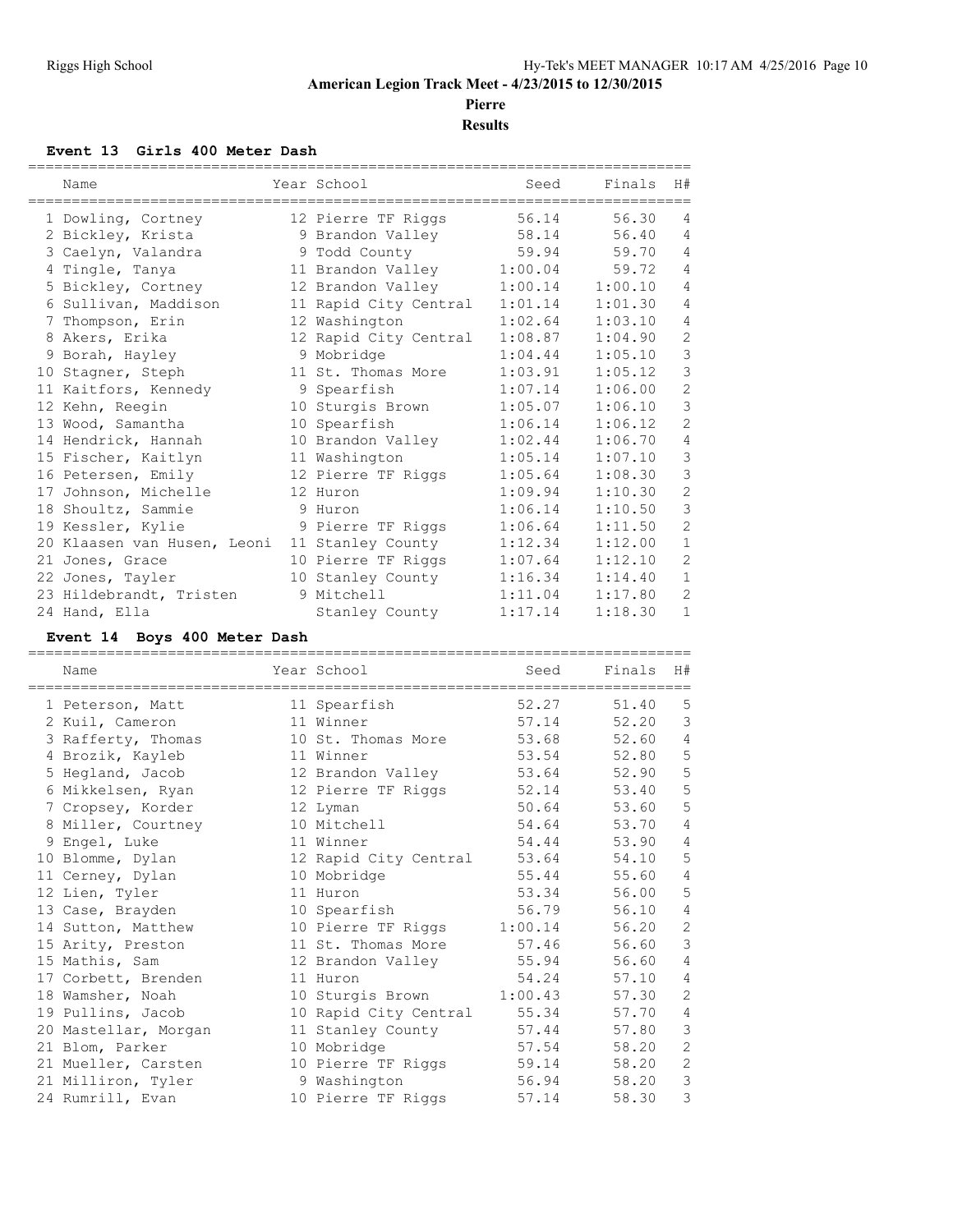**Pierre**

**Results**

============================================================================

#### **....Event 14 Boys 400 Meter Dash**

|  | 57.03                                                                                                                                          | 58.60   | - 3            |
|--|------------------------------------------------------------------------------------------------------------------------------------------------|---------|----------------|
|  | 56.82                                                                                                                                          | 58.60   | - 3            |
|  | 1:01.24                                                                                                                                        | 59.30   | 1              |
|  | 1:00.14                                                                                                                                        | 59.90   | - 2            |
|  | 57.14                                                                                                                                          | 1:00.30 | -3             |
|  | 1:01.14                                                                                                                                        | 1:01.90 | -2             |
|  | 1:01.14                                                                                                                                        | 1:02.00 | $\overline{1}$ |
|  | 1:01.84                                                                                                                                        | 1:02.10 | $\mathbf{1}$   |
|  | 10 St. Thomas More<br>8 St. Thomas More<br>10 Mitchell<br>9 Mobridge<br>11 Washington<br>10 Stanley County<br>10 Stanley County<br>10 Mitchell |         |                |

#### **Event 15 Girls 300 Meter Hurdles**

============================================================================

| Name                     | Year School           | Seed    | Finals  | H#             |
|--------------------------|-----------------------|---------|---------|----------------|
| 1 Koch, Taylor           | 12 Spearfish          | 47.39   | 47.50   | 4              |
| 2 Jacobson, Arika        | 12 Brandon Valley     | 48.94   | 49.00   | 4              |
| 3 Kinzer, Isabel         | 11 Washington         | 49.54   | 49.20   | $\overline{4}$ |
| 4 Gerberding, Holly      | 11 Sturgis Brown      | 50.21   | 49.30   | $\overline{4}$ |
| 5 Choal, Phoenix         | 12 Lyman              | 48.64   | 49.50   | $\overline{4}$ |
| 6 Eagle Chasing, Lexus   | 10 Rapid City Central | 50.75   | 50.40   | $\overline{4}$ |
| 7 Jones, Tori            | 11 Stanley County     | 49.44   | 50.50   | $\overline{4}$ |
| 8 Little, Deyona         | 11 Huron              | 51.34   | 50.70   | $\mathcal{S}$  |
| 9 Christensen, Chelsey   | 11 Rapid City Central | 51.14   | 50.90   | $\mathfrak{Z}$ |
| 10 Jorensen, Cassidy     | 9 Sturgis Brown       | 52.95   | 51.80   | $\mathcal{S}$  |
| 11 Birath, Mikaela       | 10 Brandon Valley     | 52.64   | 52.50   | $\mathcal{S}$  |
| 12 Nickel, Emilee        | 9 Rapid City Central  | 52.69   | 52.80   | $\mathcal{S}$  |
| 13 Young, Hayleigh       | 9 Rapid City Central  | 51.04   | 52.90   | 4              |
| 13 Mashlan, Morgan       | 11 Brandon Valley     | 52.14   | 52.90   | $\mathcal{S}$  |
| 15 Randall, Kylie        | 9 Todd County         | 53.14   | 54.20   | $\mathcal{S}$  |
| 15 Johnson, Kaycee       | 12 Spearfish          | 56.37   | 54.20   | $\overline{2}$ |
| 17 Iverson, Aspen        | 12 Pierre TF Riggs    | 56.14   | 54.70   | 2              |
| 18 Brewster, Chelsea     | 9 Mitchell            | 55.64   | 55.10   | $\overline{c}$ |
| 19 Halverson, Macy       | 12 Pierre TF Riggs    | 55.14   | 56.10   | $\mathbf{2}$   |
| 20 Terca, Kadi           | 9 Lyman               | 52.14   | 56.70   | $\mathcal{S}$  |
| 21 Brakke, Caryn         | 11 Pierre TF Riggs    |         | 58.40   | $\mathbf{1}$   |
| 22 Kohlus, ReAnne        | 12 Mobridge           | 58.94   | 58.90   | $\mathbf{1}$   |
| 23 Burgers, Camryn       | 9 Washington          | 57.64   | 1:00.30 | 2              |
| 24 Long Warrior, Marissa | 9 Todd County         | 1:05.14 | 1:01.90 | $1\,$          |
| 25 Vermuelen, Annika     | 9 Mitchell            | 1:00.24 | 1:02.70 | $\mathbf{1}$   |
| 26 Garnos, Kayt          | 9 Lyman               | 54.14   | 1:02.90 | 2              |

#### **Event 16 Boys 300 Meter Hurdles**

| Name                 | Year School           | Seed  | Finals H# |                |
|----------------------|-----------------------|-------|-----------|----------------|
| 1 Freese, Nate       | 9 Washington          | 41.24 | 41.10     | $\overline{4}$ |
| 2 Mohr-Eymer, Conrad | 12 Lyman              | 41.14 | 41.40     | $\overline{4}$ |
| 3 Kolbeck, Wilson    | 11 Brandon Valley     | 42.84 | 41.70     | $\overline{4}$ |
| 4 Milton, Phyzon     | 12 Lyman              | 43.04 | 42.00     | $\overline{4}$ |
| 5 Pierce, Antonio    | 11 Rapid City Central | 42.22 | 43.30     | $\overline{4}$ |
| 6 Permann, Alex      | 11 Sturgis Brown      | 43.08 | 43.35     | $\overline{4}$ |
| 7 House, James       | 11 Brandon Valley     | 43.84 | 43.40     | 3              |
| 8 West, Justice      | 11 Sturgis Brown      | 42.41 | 44.20     | $\overline{4}$ |
| 9 Enalls, Michael    | 12 Washington         | 44.14 | 44.90     | 3              |
| 10 Benson, Seth      | 10 Washington         | 45.14 | 45.10     | $\overline{2}$ |
| 11 Brown, Jaylen     | 12 Stanley County     | 44.14 | 45.20     | 3              |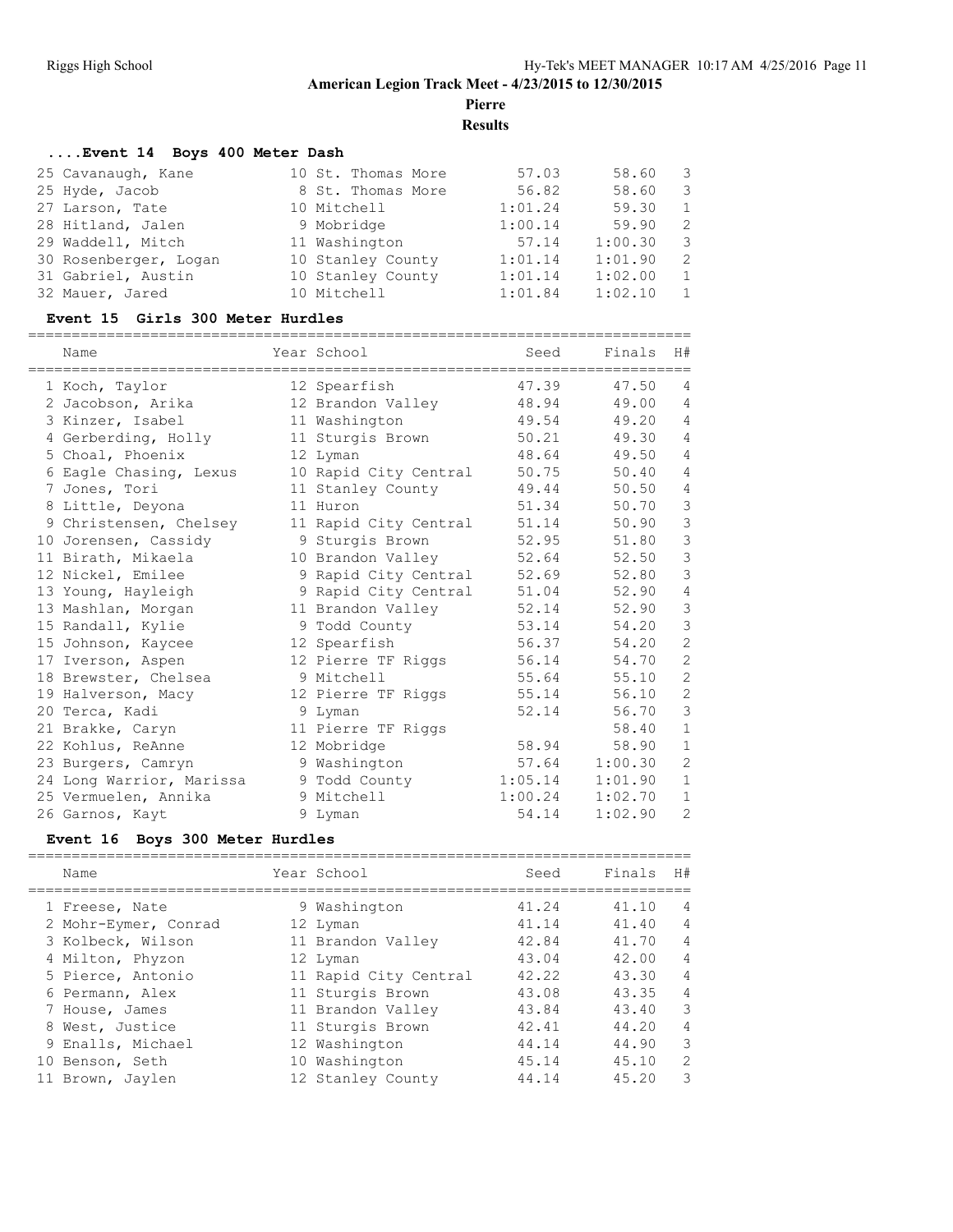# **Pierre**

**Results**

#### **....Event 16 Boys 300 Meter Hurdles**

| 11 Donahoe, Josh      | 10 Brandon Valley     | 43.94 | 45.20 | $\overline{\mathbf{3}}$ |
|-----------------------|-----------------------|-------|-------|-------------------------|
| 13 Holcombe, Kevin    | 11 Mitchell           | 44.84 | 45.30 | 3                       |
| 14 Buckingham, Cody   | 11 Rapid City Central | 46.17 | 45.40 | 2                       |
| 15 Carter, JD         | 9 Stanley County      | 44.44 | 45.80 | 3                       |
| 16 Garreau, Warrent   | 11 Pierre TF Riggs    | 44.14 | 45.90 | 3                       |
| 17 Ladson, Jordan     | 10 Rapid City Central | 45.13 | 46.30 | 2                       |
| 18 Two Elk, Sabastian | 9 Todd County         | 49.14 | 47.30 | $\mathbf{1}$            |
| 19 Martian, Dalton    | 11 Mobridge           | 48.74 | 48.60 | 2                       |
| 20 Burnette, Bryant   | 9 Todd County         | 48.14 | 48.70 | 2                       |
| 21 Weleba, Dakota     | 10 Mobridge           | 49.54 | 49.10 | $\mathbf{1}$            |
| 22 Snyder, Seth       | 12 Pierre TF Riggs    |       | 50.00 | $\mathbf{1}$            |
| 23 Hannum, Riley      | 9 Stanley County      | 51.24 | 50.20 | $\mathbf{1}$            |
| 24 Rounds, Josh       | 9 Pierre TF Riggs     | 50.94 | 50.30 | $\mathbf{1}$            |
| 25 Fast Horse, Chris  | 12 Todd County        | 48.64 | 51.80 | 2                       |
| 26 Mowry, Sage        | 10 Lyman              | 52.14 | 52.50 | $\mathbf{1}$            |
| -- Dobesh, Corten     | 9 St. Thomas More     | 45.71 | DQ.   | 2                       |
| -- Twomey, Kayleb     | 9 Rapid City Central  | 41.86 | DQ.   | $\overline{4}$          |

#### **Event 17 Girls 1600 Sprint Medley**

| ===================<br>School | ==============================<br>Finals<br>Seed | H#           |
|-------------------------------|--------------------------------------------------|--------------|
| 1 Mitchell                    | 4:27.60<br>4:34.60                               | 2            |
| 1) Crago, Kyla 10             | 2) Pistulka, Kristin 12                          |              |
| 3) Farnham, Erin 12           | 4) Kaul, Kaelyn 12                               |              |
| 2 Pierre TF Riggs             | 4:50.00<br>4:38.00                               | 1            |
| 1) Zanin, Joana 10            | 2) Hicks, Britney 10                             |              |
| 3) Farnsworth, Nikky 12       | 4) Shaffer, Hannah 11                            |              |
| 3 Brandon Valley              | 4:25.20<br>4:39.90                               | 2            |
| 1) Stanghor, Arianna 10       | 2) Wrightsman, Jennika 11                        |              |
| 3) Jackman, Hope 11           | 4) Ask, Ashley 9                                 |              |
| 4 Washington                  | $4:34.00$ $4:42.60$                              | 2            |
| 1) Johannsen, Jacee 8         | 2) Moen, Skylar 11                               |              |
| 3) Thompson, Erin 12          | 4) Fischer, Kaitlyn 11                           |              |
| 5 Lyman                       | $4:45.00$ $4:42.62$                              | 1            |
| 1) Uthe, Carly 11             | 2) Halverson, Brooklyn 11                        |              |
| 3) Herman, Sara 11            | 4) Wagner, Kacie 8                               |              |
| 6 Winner                      | 4:46.90<br>4:37.30                               | 2            |
| 1) Halverson, Haley 12        | 2) Vrbka, Tedra 9                                |              |
| 3) Schuyler, Samantha 11      | 4) Richey, Alexis 9                              |              |
| 7 Stanley County              | 4:50.00<br>4:50.30                               | $\mathbf{1}$ |
| 1) Sweetman, Jen 10           | 2) Nielsen, Kady 12                              |              |
| 3) Drageset, Andi 11          | 4) Drageset, TJ 10                               |              |
| 8 Rapid City Central          | 4:54.40<br>4:35.00                               | 2            |
| 1) Aasgaard, Morgan 12        | 2) Laurenz, Alyssa 12                            |              |
| 3) Lang, Regina 11            | 4) Burgess, Shacey 12                            |              |
| 9 Mobridge                    | 4:53.90<br>5:06.30                               | 1            |
| 1) Heumiller, Cassandra 12    | 2) Stroeder, Naomi 11                            |              |
| 3) Schlomer, Autumn 11        | 4) Lahren, Molly 10                              |              |

#### **Event 18 Boys 1600 Sprint Medley**

| School        |                       | Seed Finals H# |  |
|---------------|-----------------------|----------------|--|
| 1 Todd County | $3:48.00$ $3:47.00$ 2 |                |  |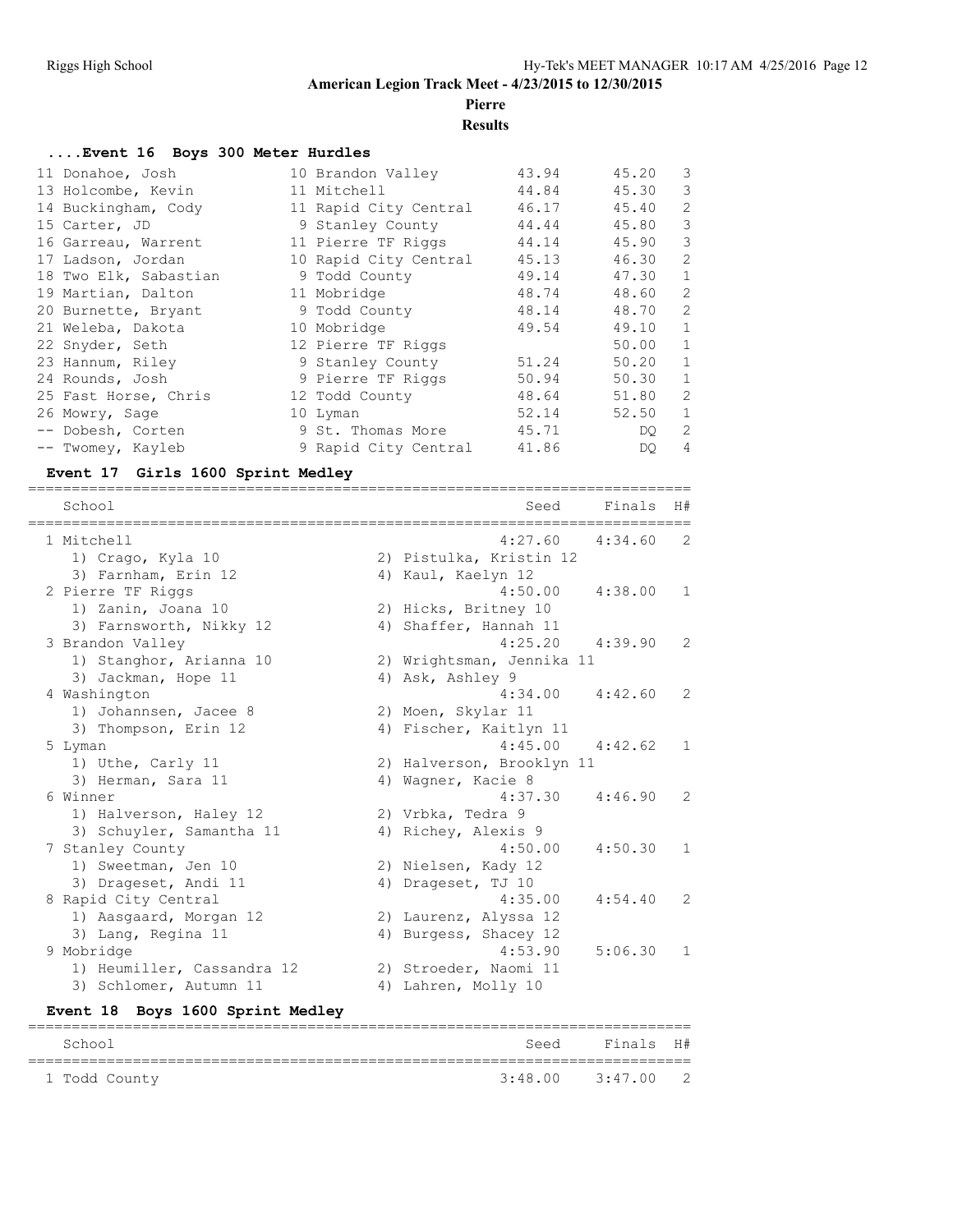# **Pierre**

## **Results**

# **....Event 18 Boys 1600 Sprint Medley**

| 1) Hammer, Austin 12    | 2) |                            |         |               |
|-------------------------|----|----------------------------|---------|---------------|
| 2 Spearfish             |    | 3:55.60                    | 3:49.70 | $\mathcal{L}$ |
| 1) Aga, Tayven 10       |    | 2) Case, Brayden 10        |         |               |
| 3) Irion, Zailin 11     |    | 4) Meza, Edgar 11          |         |               |
| 3 Pierre TF Riggs       |    | 3:45.00                    | 3:54.50 | $\mathcal{L}$ |
| 1) Bolte, Chase 11      |    | 2) Adam, Jack 11           |         |               |
| 3) Becker, Frank 9      |    | 4) Keyes, Jebben 12        |         |               |
| 4 St. Thomas More       |    | 3:50.00                    | 3:56.00 | $\mathcal{L}$ |
| 1) Hyde, Jacob 8        |    | 2) Casey, Shay 10          |         |               |
| 3) Lund, Spencer 9      |    | 4) Krump, Ryan 12          |         |               |
| 5 Washington            |    | 3:53.00                    | 3:59.70 | 2             |
| 1) Kpeayeh, Tupak 9     |    | 2) Walker, Brock 10        |         |               |
| 3) Richards, Noah 10    |    | 4) Woodall, Nathan 10      |         |               |
| 6 Stanley County        |    | 4:00.40                    | 4:02.10 | $\mathbf{1}$  |
| 1) Drageset, Colten 12  |    | 2) Klemann, Brevin 12      |         |               |
| 3) Mastellar, Morgan 11 |    | 4) Meiners, Cale 10        |         |               |
| 7 Rapid City Central    |    | 3:55.00                    | 4:04.30 | $\mathcal{L}$ |
| 1) Elder, Kyle 10       |    | 2) Hagen, Sage 10          |         |               |
| 3) Horsley, Jacob 11    |    | 4) Youngblood, Nathaniel 9 |         |               |
| 8 Mitchell              |    | 4:13.00                    | 4:06.50 | $\mathbf{1}$  |
| 1) Larson, Tate 10      |    | 2) Getty, Austin 12        |         |               |
| 3) Browning, Barry 10   |    | 4) Cowens, Riley 12        |         |               |
| 9 Mobridge              |    | 4:13.00                    | 4:12.60 | $\mathbf{1}$  |
| 1) Bleyle, Jacob 12     |    | 2) Bauer, Nathan 10        |         |               |
| 3) Albers, Braxton 9    |    | 4) Schott, Riley 12        |         |               |
| 10 Brandon Valley       |    | 3:59.20                    | 4:14.10 | 1             |
| 1) Small, Chase 11      |    | 2) Reindl, Trey 9          |         |               |
| 3) Blok, Jordan 9       |    | 4) Wells, Tyler 9          |         |               |

#### **Event 19 Girls 800 Meter Run**

| Name                 | Year School           | Seed    | Finals  | H#             |
|----------------------|-----------------------|---------|---------|----------------|
| 1 Kearney, Kelsi     | 11 Washington         | 2:24.80 | 2:25.67 | 3              |
| 2 Cournoyer, Raven   | 9 Todd County         | 2:30.90 | 2:25.92 | 3              |
| 3 Kocer, Danica      | 9 Brandon Valley      | 2:28.00 | 2:26.42 | $\mathcal{S}$  |
| 4 Presler, Sarah     | 11 Brandon Valley     | 2:26.90 | 2:27.17 | 3              |
| 5 Bartels, Chloe     | 11 Winner             | 2:31.00 | 2:28.25 | 3              |
| 6 Mikkelsen, Emily   | 9 Pierre TF Riggs     | 2:40.00 | 2:28.60 | 2              |
| 7 Gutknecht, Sarra   | 10 Rapid City Central | 2:29.10 | 2:28.74 | $\mathcal{S}$  |
| 8 Bunkers, Maria     | 10 Rapid City Central | 2:28.70 | 2:30.87 | 3              |
| 9 Kehn, Reegin       | 10 Sturgis Brown      | 2:42.80 | 2:34.50 | $\overline{2}$ |
| 10 Hovdenes, Angela  | 9 Spearfish           | 2:35.53 | 2:35.00 | $\overline{c}$ |
| 11 Etrheim, Megan    | 10 Washington         | 2:34.00 | 2:35.30 | $\overline{2}$ |
| 12 Shoultz, Sammie   | 9 Huron               | 2:39.00 | 2:37.00 | $\overline{2}$ |
| 13 Waterfall, Haylee | 10 Brandon Valley     | 2:26.70 | 2:37.82 | $\mathcal{S}$  |
| 14 Prue, Karli       | 9 Todd County         | 2:35.00 | 2:38.60 | $\overline{2}$ |
| 15 Henderson, Lauren | 11 Mobridge           | 2:42.00 | 2:39.80 | $\overline{2}$ |
| 16 Dittman, Shelby   | 12 Spearfish          | 2:40.00 | 2:41.40 | $\overline{2}$ |
| 17 Akers, Erika      | 12 Rapid City Central | 2:30.10 | 2:41.81 | $\mathcal{S}$  |
| 18 Schmidt, Mandy    | 9 Mitchell            | 2:43.70 | 2:44.00 | $\overline{2}$ |
| 19 Fine, Cherady     | 10 Rapid City Central | 2:45.81 | 2:46.00 | $\overline{2}$ |
| 20 Sanderson, Nicole | 10 Mitchell           | 2:50.50 | 2:50.10 | $\mathbf{1}$   |
| 21 Johnson, Michelle | 12 Huron              | 2:50.90 | 2:54.10 | $\mathbf{1}$   |
| 22 Ziebarth, Hannah  | 10 Sturgis Brown      | 2:52.85 | 2:56.10 | $\mathbf{1}$   |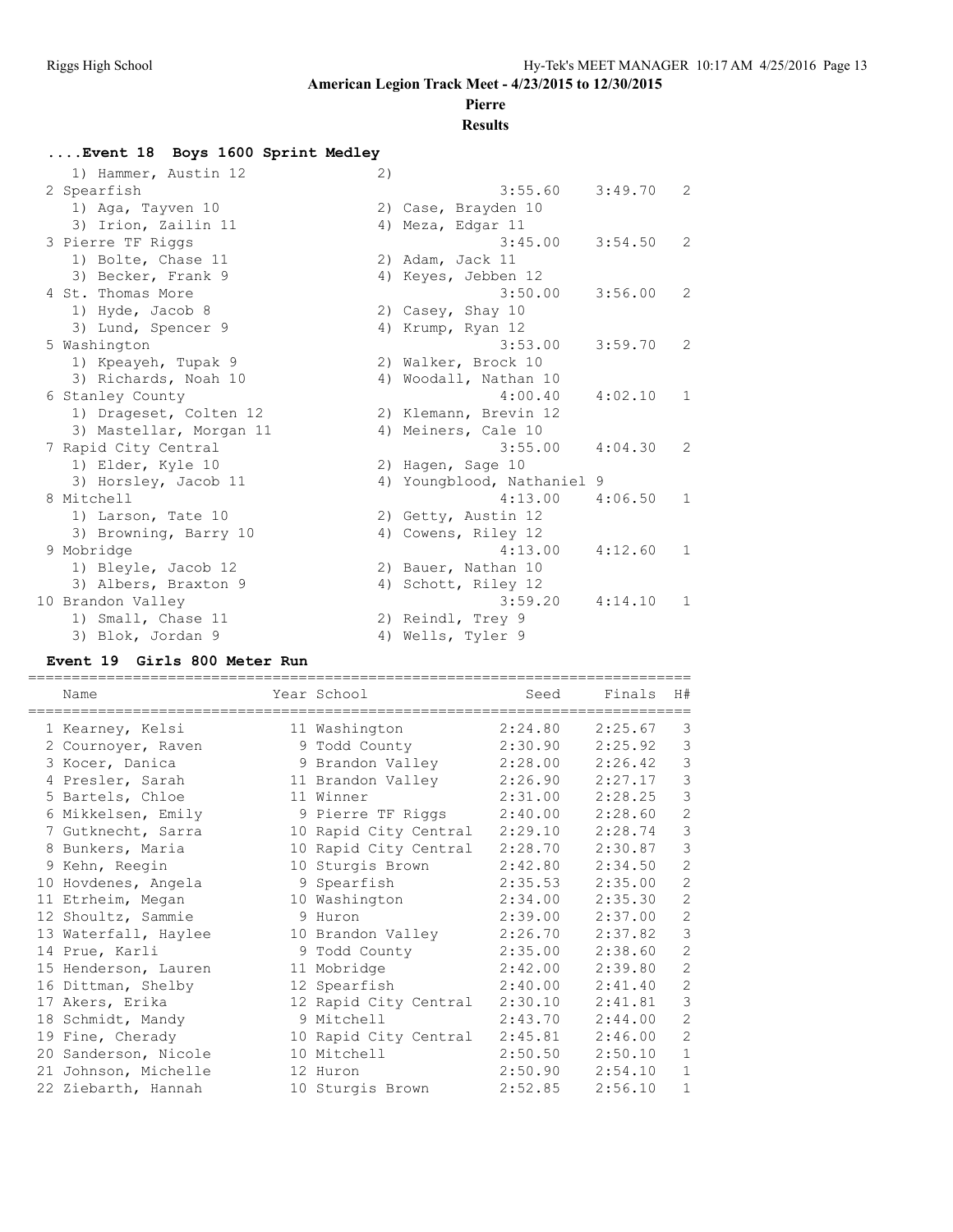**Pierre**

**Results**

#### **....Event 19 Girls 800 Meter Run**

| 23 Blote, Emily    | 9 St. Thomas More  | 3:04.28 | 2:57.40 | $\overline{1}$ |
|--------------------|--------------------|---------|---------|----------------|
| 24 Thill, Bridget  | 9 Mitchell         | 2:57.30 | 3:01.60 | - 1            |
| 25 Legal, Chloe    | 10 Washington      | 2:48.00 | 3:03.90 | $\overline{1}$ |
| 26 Cronin, Theresa | 12 St. Thomas More | 2:55.62 | 3:06.10 | $\overline{1}$ |
| 27 VanPelt, Hannah | 10 Mitchell        | 3:06.50 | 3:06.20 | $\overline{1}$ |
| -- Wells, Lauren   | 9 Brandon Valley   | 2:29.00 | NT 3    |                |

#### **Event 20 Boys 800 Meter Run**

| Name                    | Year School           | Seed    | Finals  | H#             |
|-------------------------|-----------------------|---------|---------|----------------|
| 1 Julian, Luke          | 11 St. Thomas More    | 1:59.78 | 2:00.70 | 4              |
| 2 Trainor, Ty           | 10 St. Thomas More    | 2:01.75 | 2:02.80 | $\overline{4}$ |
| 3 Hanna, Jakob          | 11 Brandon Valley     | 1:59.90 | 2:03.50 | 4              |
| 4 Fielstad, Sam         | 11 Sturgis Brown      | 2:04.00 | 2:05.70 | 4              |
| 5 Derr, Alex            | 12 Washington         | 1:59.10 | 2:07.30 | $\overline{4}$ |
| 6 Keffeler, Jarett      | 11 Sturgis Brown      | 2:10.00 | 2:08.60 | $\mathsf 3$    |
| 7 Zahn, Topher          | 10 Washington         | 2:10.00 | 2:08.80 | $\mathfrak{Z}$ |
| 8 Miller, Austin        | 12 Washington         | 2:03.80 | 2:09.30 | $\overline{4}$ |
|                         |                       | 2:03.00 | 2:10.30 | 4              |
| 9 Mott, Triston         | 10 Rapid City Central | 2:11.00 | 2:10.60 | 3              |
| 10 Parker, Matt         | 11 Spearfish          |         |         |                |
| 11 Rovang, Nick         | 12 Washington         | 2:02.90 | 2:12.10 | 4              |
| 12 Snyder, Zayn         | 12 Pierre TF Riggs    | 2:17.00 | 2:13.90 | $\overline{c}$ |
| 13 Sjomeling, Jaidon    | 11 Mobridge           | 2:16.00 | 2:15.10 | $\overline{c}$ |
| 14 Uher, Jarod          | 10 Mitchell           | 2:13.40 | 2:15.20 | $\mathbf{3}$   |
| 15 Mutchelknaus, Dmitri | 9 Pierre TF Riggs     | 2:15.00 | 2:16.80 | $\mathfrak{Z}$ |
| 16 Christopherson, Cade | 10 Huron              | 2:15.10 | 2:18.90 | $\overline{2}$ |
| 16 Powell, Josh         | 11 Brandon Valley     | 2:09.00 | 2:18.90 | $\sqrt{4}$     |
| 18 Dykstra, Zach        | 9 Brandon Valley      | 2:15.00 | 2:20.60 | $\overline{c}$ |
| 19 Rosenberger, Logan   | 10 Stanley County     | 2:20.00 | 2:20.70 | $\overline{c}$ |
| 20 Hovdenes, Matt       | 12 Spearfish          | 2:10.00 | 2:20.90 | 3              |
| 21 Burkhalter, Grant    | 12 Sturgis Brown      | 2:27.62 | 2:21.10 | $1\,$          |
| 22 Yellow Eagle, Skyler | 11 Todd County        | 2:15.90 | 2:21.20 | $\overline{c}$ |
| 23 Brandsrud, Micah     | 12 Huron              | 2:14.00 | 2:22.10 | 3              |
| 24 Habeck, Ryan         | 10 Stanley County     | 2:21.00 | 2:22.20 | $\overline{c}$ |
| 25 Soukup, Kaden        | 9 Mitchell            | 2:27.20 | 2:24.20 | $\mathbf{1}$   |
| 26 Edelen, Seth         | 9 St. Thomas More     | 2:30.98 | 2:31.50 | $\mathbf{1}$   |
| 27 Deaver, Jerrod       | 11 Sturgis Brown      | 2:30.00 | 2:36.20 | $1\,$          |
| 28 Bruns, Mason         | 9 Mitchell            | 2:40.00 | 2:38.40 | $1\,$          |
| 29 Lebeda, Brad         | 9 Lyman               | 2:47.00 | 2:44.60 | $\mathbf{1}$   |
| 30 Vojta, Logan         | 10 Mobridge           | 2:44.00 | 2:49.40 | $\mathbf{1}$   |
| -- Gabriel, Austin      | 10 Stanley County     | 2:22.00 | ΝT      | $\mathbf{1}$   |
| -- Word, Murdoch        | 12 Pierre TF Riggs    | 2:30.00 | DO      | $\mathbf{1}$   |

#### **Event 21 Girls 200 Meter Dash**

| Name                    | Year School          | Seed  | Finals | H# |
|-------------------------|----------------------|-------|--------|----|
| 1 Bickley, Krista       | 9 Brandon Valley     | 26.04 | 25.50  | 6  |
| 2 Young, Hannah         | 9 Rapid City Central | 25.66 | 26.10  | 6  |
| 3 Carlson, Delaney      | 12 St. Thomas More   | 26.39 | 26.70  | 6  |
| 4 Caelyn, Valandra      | 9 Todd County        | 26.74 | 26.90  | 6  |
| 5 Tingle, Tanya         | 11 Brandon Valley    | 26.34 | 27.00  | 6  |
| 6 Christopherson, Haley | 10 Washington        | 26.94 | 27.20  | 6  |
| 7 Carlson, Bailey       | 10 St. Thomas More   | 26.68 | 27.30  | 6  |
|                         |                      |       |        |    |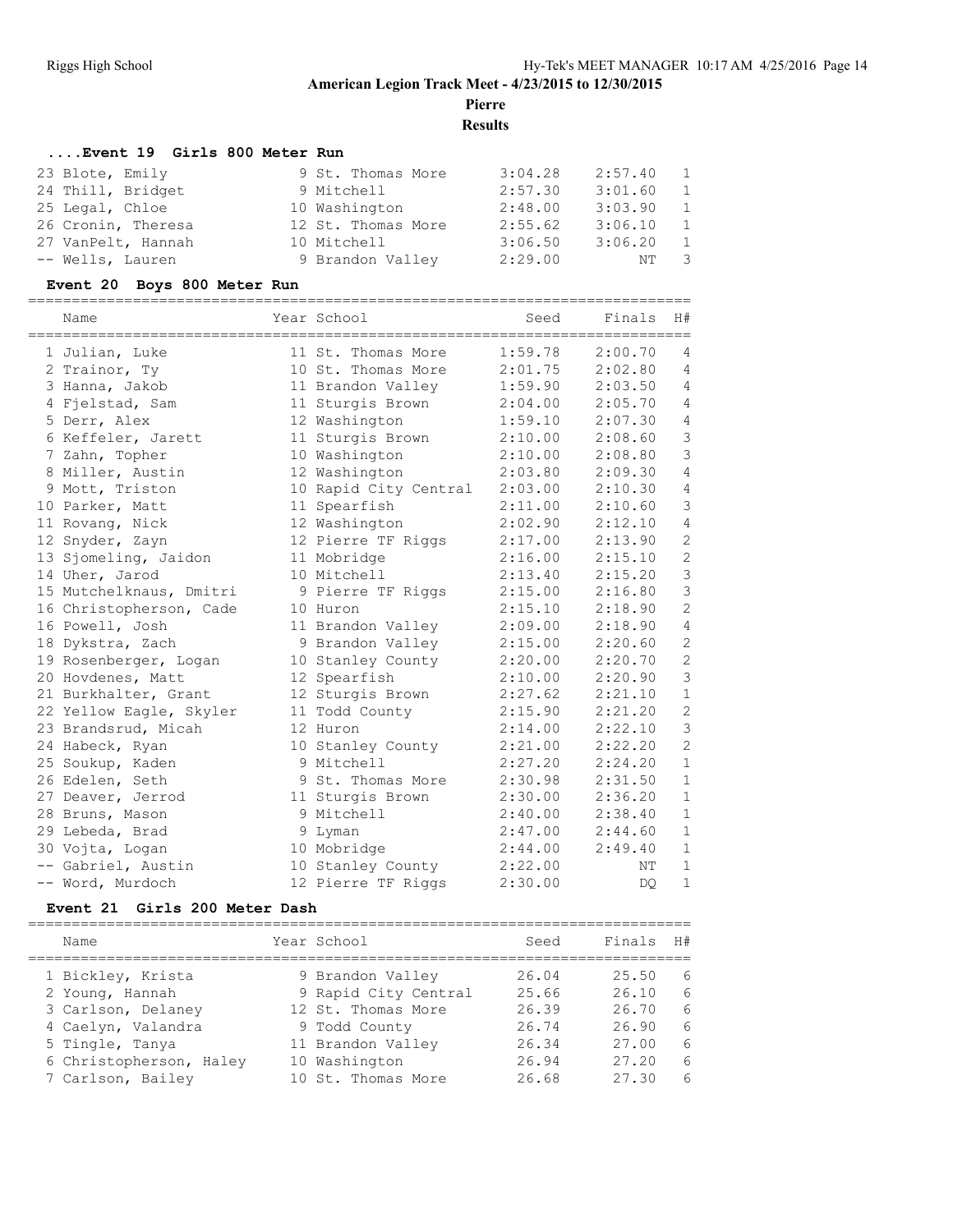**Pierre**

**Results**

#### **....Event 21 Girls 200 Meter Dash**

|  | 8 Odenbach, Ashley          | 11 Spearfish          | 27.61 | 28.00 | 5              |
|--|-----------------------------|-----------------------|-------|-------|----------------|
|  | 9 Wollman, Grace            | 11 Mobridge           | 27.84 | 28.10 | 5              |
|  | 9 Wrightsman, Jennika       | 11 Brandon Valley     | 27.34 | 28.10 | $\epsilon$     |
|  | 11 Louis, Alexis            | 9 Spearfish           | 27.64 | 28.30 | 5              |
|  | 12 Hendrick, Hannah         | 10 Brandon Valley     | 28.14 | 28.80 | 5              |
|  | 13 Eddington, Tara          | 12 Sturgis Brown      | 28.94 | 29.20 | 4              |
|  | 14 Herll, Quinci            | 12 Mitchell           | 29.74 | 29.40 | $\mathfrak{Z}$ |
|  | 15 Roden, Bailey            | 10 Mitchell           | 29.84 | 29.90 | $\mathfrak{Z}$ |
|  | 15 Patton, Raven            | 12 Todd County        | 29.24 | 29.90 | $\overline{4}$ |
|  | 17 Kaitfors, Kennedy        | 9 Spearfish           | 29.74 | 30.00 | $\overline{4}$ |
|  | 18 Nunn, Taylor             | 12 Rapid City Central | 28.85 | 30.10 | 5              |
|  | 19 Steeves, Carlee          | 10 Sturgis Brown      | 29.24 | 30.20 | $\overline{4}$ |
|  | 19 Ullmann, Danielle        | 11 Pierre TF Riggs    | 28.74 | 30.20 | 5              |
|  | 19 Colburn, Kelly           | 12 Sturgis Brown      | 29.23 | 30.20 | $\overline{4}$ |
|  | 22 Laurenz, Alyssa          | 12 Rapid City Central | 28.81 | 30.30 | 5              |
|  | 23 Mahrt, Edana             | 9 Mitchell            | 30.24 | 30.50 | 3              |
|  | 24 Heumiller, Cassandra     | 12 Mobridge           | 30.14 | 30.70 | $\mathfrak{Z}$ |
|  | 24 Katz, Shannon            | 11 Huron              | 30.54 | 30.70 | $\mathcal{E}$  |
|  | 24 Lang, Regina             | 11 Rapid City Central | 29.61 | 30.70 | $\overline{4}$ |
|  | 27 Rozell, Reagan           | 10 Huron              | 30.54 | 30.90 | $\overline{c}$ |
|  | 28 Klaasen van Husen, Leoni | 11 Stanley County     | 30.64 | 31.00 | $\overline{c}$ |
|  | 29 Larson, Lauren           | 11 Mitchell           | 30.64 | 31.40 | $\overline{c}$ |
|  | 30 Rau, Madison             | 12 Mobridge           | 30.84 | 31.50 | $\overline{c}$ |
|  | 30 Kintz, Sabrina           | 9 Pierre TF Riggs     | 30.24 | 31.50 | $\mathfrak{Z}$ |
|  | 32 Carr, Sara               | 12 Huron              | 30.24 | 31.80 | $\mathfrak{Z}$ |
|  | 33 Jones, Tayler            | 10 Stanley County     | 34.64 | 32.50 | $\mathbf{1}$   |
|  | 34 Axtell, Samantha         | 9 Pierre TF Riggs     | 31.24 | 32.60 | $\overline{c}$ |
|  | 35 Hand, Ella               | Stanley County        | 32.44 | 33.30 | $\sqrt{2}$     |
|  | 36 Buscher, Meghan          | 12 Pierre TF Riggs    | 32.74 | 33.80 | $\overline{2}$ |
|  | 37 Callista, Baker          | 9 Todd County         |       | 34.10 | $\mathbf{1}$   |
|  | -- Suah, Darlene            | 9 Washington          | 28.08 | NΤ    | 5              |
|  |                             |                       |       |       |                |

#### **Event 22 Boys 200 Meter Dash**

| Name                  | Year School                 | Seed  | Finals | H# |
|-----------------------|-----------------------------|-------|--------|----|
| 1 Thurness, Cole      | 12 St. Thomas More          | 23.01 | 23.60  | 6  |
| 2 Overweg, Reed       | 11 Mitchell                 | 24.74 | 23.65  | 4  |
| 3 McKinney, Ethan     | 11 Washington               | 23.14 | 23.70  | 6  |
| 4 Mohr-Eymer, Conrad  | 12 Lyman                    | 24.24 | 23.72  | 5  |
| 5 Rafferty, Thomas    | 10 St. Thomas More          | 23.29 | 23.80  | 6  |
| 6 Gary, Ryder         | 10 Rapid City Central       | 23.47 | 24.00  | 6  |
| 7 Bren, Jack          | 11 Washington               | 23.54 | 24.05  | 5  |
| 8 Knudtson, Alexander | 10 Rapid City Central       | 22.99 | 24.10  | 6  |
| 8 Manzano, Josh       | 12 Rapid City Central       | 23.32 | 24.10  | 6  |
| 10 Reisdorfer, Thuro  | 11 Washington               | 23.54 | 24.20  | 5  |
| 11 Fritz, Cain        | 11 Sturgis Brown            | 23.82 | 24.50  | 5  |
| 11 Miller, Courtney   | 10 Mitchell                 | 24.74 | 24.50  | 4  |
| 13 Brozik, Kayleb     | 11 Winner                   | 24.54 | 24.70  | 5  |
| 14 Lonbaken, Connor   | 11 Pierre TF Riggs          | 24.74 | 24.90  | 4  |
| 15 Cerney, Dylan      | 10 Mobridge                 | 24.54 | 25.10  | 4  |
| 15 Campbell, Will     | 11 Mitchell                 | 24.84 | 25.10  | 4  |
| 15 Casey, Shay        | 10 St. Thomas More          | 24.64 | 25.10  | 4  |
| 18 Emory, Logan       | 11 Rapid City Central 23.74 |       | 25.20  | 5  |
| 19 Schroeder, Jayden  | 11 Winner                   | 24.54 | 25.30  | 4  |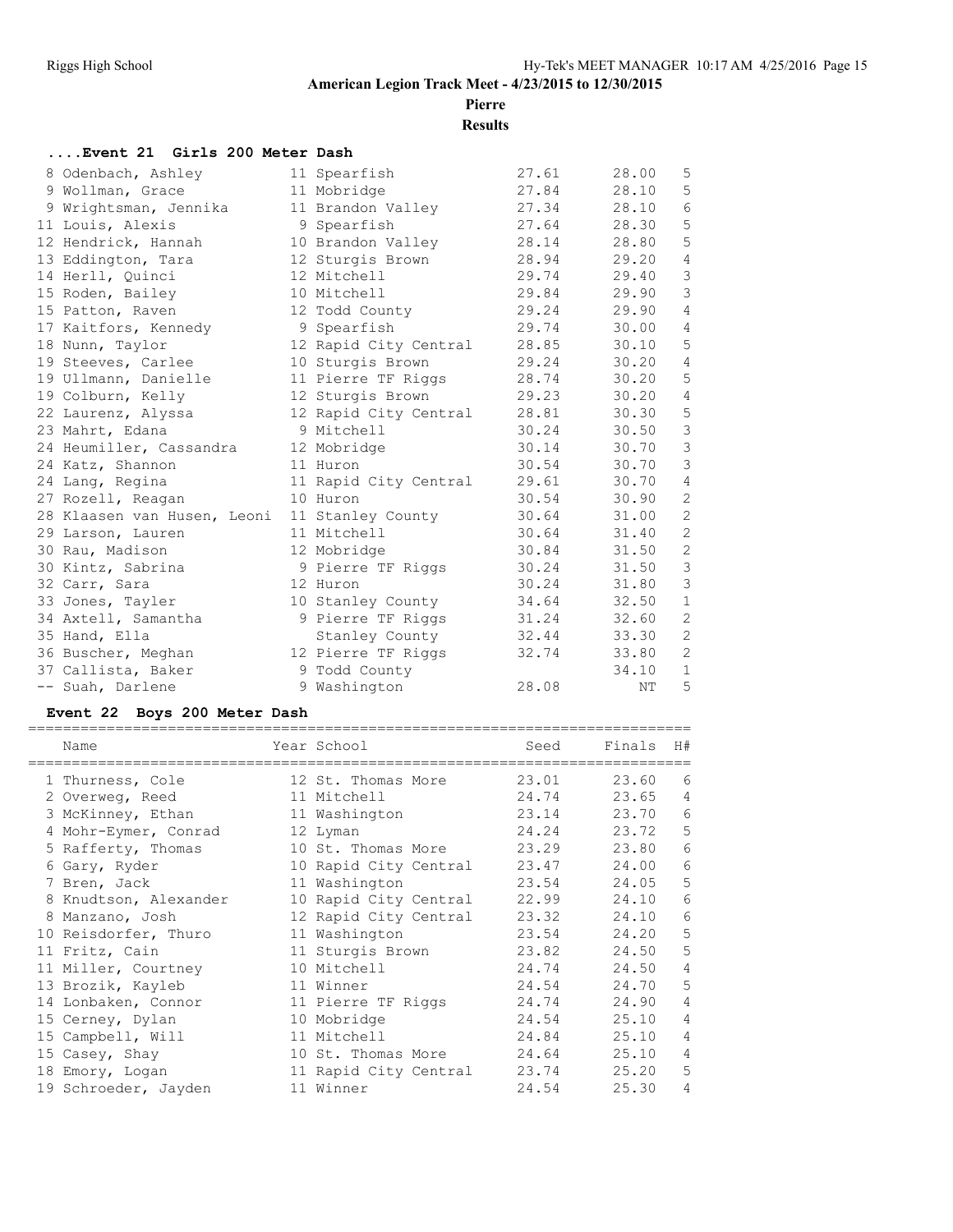# **Pierre**

**Results**

| Event 22 Boys 200 Meter Dash |                    |       |       |                |
|------------------------------|--------------------|-------|-------|----------------|
| 20 Carter, JD                | 9 Stanley County   | 26.24 | 25.40 | $\overline{c}$ |
| 21 Stock, Adam               | 12 Sturgis Brown   | 24.95 | 25.50 | 4              |
| 22 Flanery, Sean             | 10 Huron           | 25.34 | 25.70 | 3              |
| 22 Wamsher, Noah             | 10 Sturgis Brown   | 25.19 | 25.70 | 3              |
| 24 Hammer, Bryce             | 9 Todd County      | 25.14 | 25.90 | 3              |
| 25 Blok, Jordan              | 9 Brandon Valley   | 25.34 | 26.00 | 3              |
| 25 Naasz, Isaac              | 11 Winner          | 25.14 | 26.00 | 3              |
| 27 Case, Brayden             | 10 Spearfish       | 26.74 | 26.10 | $\overline{c}$ |
| 28 Braun, Jake               | 10 Spearfish       | 26.27 | 26.30 | $\overline{c}$ |
| 28 Helleloid, Sam            | 10 Mitchell        | 26.74 | 26.30 | $\overline{2}$ |
| 28 Brinkman, Cameron         | 10 Sturgis Brown   | 25.16 | 26.30 | 3              |
| 31 Brill, Jonas              | 12 Winner          | 25.34 | 26.50 | $\mathcal{S}$  |
| 32 Buchannan, Dean           | 10 Todd County     | 25.74 | 26.80 | $\overline{c}$ |
| 33 Anderson, Davis           | 10 Pierre TF Riggs | 26.94 | 27.00 | $\mathbf{1}$   |
| 34 Fendrich, Zach            | 11 Pierre TF Riggs | 26.24 | 27.20 | $\overline{c}$ |
| 35 Light, Kasey              | 11 Pierre TF Riggs | 26.24 | 27.70 | $\overline{2}$ |
| 35 Hannum, Riley             | 9 Stanley County   | 28.04 | 27.70 | $\mathbf{1}$   |
| 37 Hand, Austin              | 9 Stanley County   | 28.14 | 28.20 | $\mathbf{1}$   |
| -- Oxner, Payton             | 11 St. Thomas More | 23.04 | DNF   | 6              |

#### **Event 23 Girls 3200 Meter Run**

| Name                  | Year School       | Seed     | Finals   |
|-----------------------|-------------------|----------|----------|
| 1 Allison, Reif       | 9 Brandon Valley  | 12:03.00 | 12:13.20 |
|                       |                   |          |          |
| 2 VanDenHemel, Kelsey | 12 Stanley County | 12:28.00 | 12:27.80 |
| 3 Blote, Teresa       | 9 St. Thomas More | 12:45.00 | 13:04.70 |
| 4 Prue, Amory         | 11 Todd County    | 12:58.00 | 13:14.90 |
| 5 Eisemann, Madison   | 10 Mobridge       | 13:33.00 | 13:27.20 |
| 6 Kohlus, ReAnne      | 12 Mobridge       | 14:02.00 | 13:36.50 |
| 7 Gorman, Morgan      | 9 St. Thomas More | 13:30.00 | 13:43.50 |
| 8 Lulf, Ouinn         | 11 Lyman          | 13:25.00 | 13:45.10 |
| 9 Buchholz, Molly     | 10 Sturgis Brown  | 14:05.35 | 14:19.40 |
| 10 Keller, Abby       | Mobridge          | 14:13.00 | 14:19.90 |
| 11 Brinkman, Jazmyn   | 10 Mitchell       | 14:15.80 | 14:26.80 |
| 12 Jones, Alyssa      | 9 Lyman           | 14:18.00 | 14:45.50 |

#### **Event 24 Boys 3200 Meter Run**

| Name                | Year School        | Seed     | Finals   |
|---------------------|--------------------|----------|----------|
| 1 VanDenHemel, Shay | 10 Stanley County  | 10:17.00 | 10:25.00 |
| 2 Knoblich, Cole    | 12 Washington      | 10:13.00 | 10:30.20 |
| 3 Sadi, Yonas       | 10 Washington      | 10:30.00 | 10:37.40 |
| 4 Singleton, Theron | 12 Pierre TF Riggs | 10:35.00 | 10:37.60 |
| 5 Lusk, Caleb       | 10 Pierre TF Riggs | 10:30.00 | 10:48.50 |
| 6 Wilde, Max        | 10 Brandon Valley  | 10:17.00 | 10:51.70 |
| 7 Chase, Ryan       | 12 Huron           | 11:04.00 | 11:04.30 |
| 8 Richards, Noah    | 10 Washington      | 10:45.00 | 11:05.40 |
| 9 Mahowald, Nick    | 12 Pierre TF Riggs | 11:15.00 | 11:07.90 |
| 10 Holben, Stran    | 10 Spearfish       | 11:25.25 | 11:18.00 |
| 11 Smith, Isaac     | 12 Washington      | 10:30.00 | 11:19.00 |
| 12 Moleterno, Izak  | 11 Winner          | 11:50.30 | 11:36.20 |
| 13 Turman, Lincoln  | 10 Pierre TF Riggs | 11:00.00 | 12:16.70 |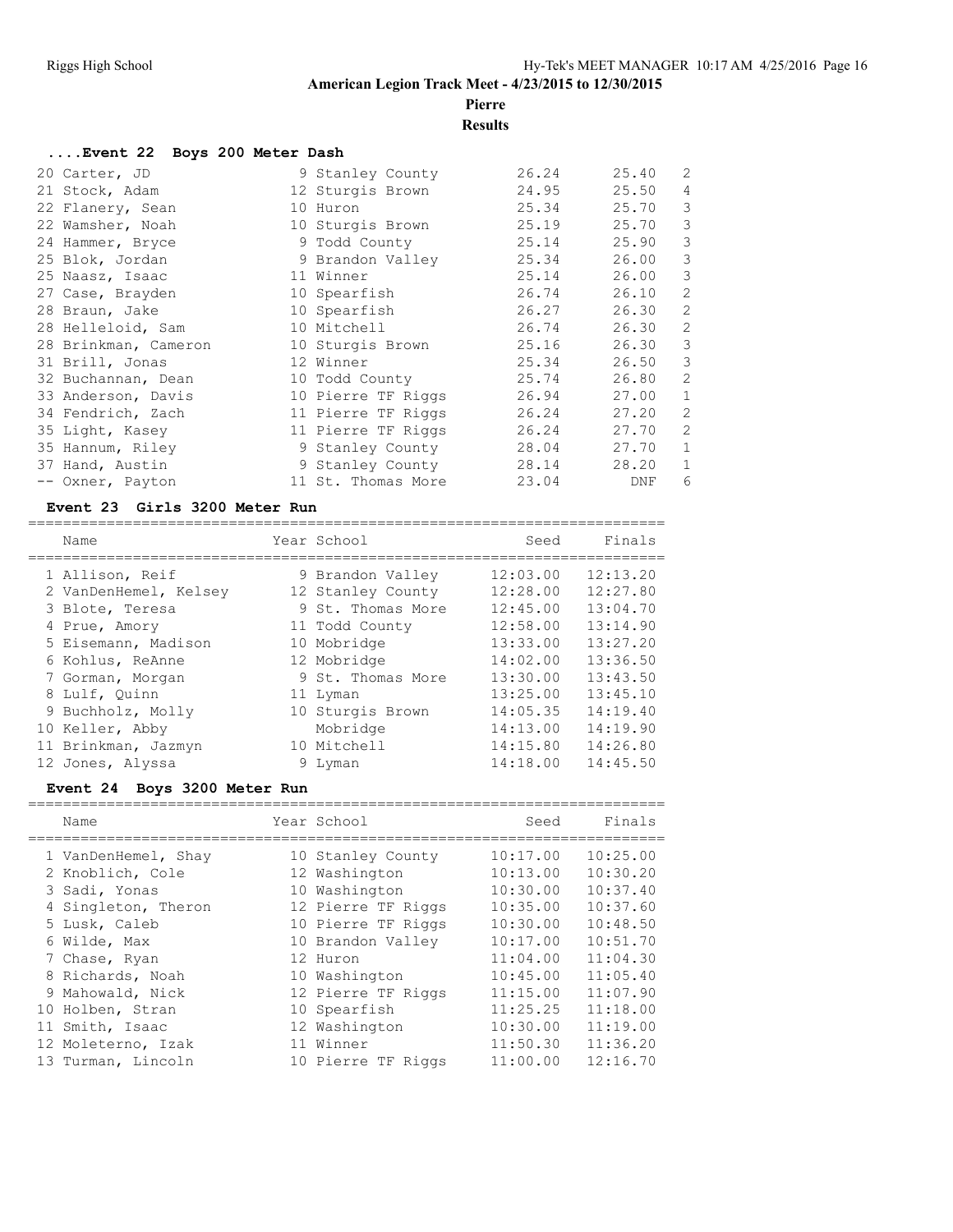#### **Pierre**

**Results**

#### **Event 25 Girls 4x400 Meter Relay**

| School                          | Seed                     | Finals  | H#           |
|---------------------------------|--------------------------|---------|--------------|
| 1 Brandon Valley                | 3:58.60                  | 4:02.32 | 2            |
| 1) Presler, Sarah 11            | 2) Wells, Ashley 9       |         |              |
| 3) Tingle, Tanya 11             | 4) Bickley, Cortney 12   |         |              |
| 2 Mitchell                      | 4:10.80                  | 4:07.64 | 2            |
| 1) Crago, Kyla 10               | 2) Pistulka, Kristin 12  |         |              |
| 3) Farnham, Erin 12             | 4) Kaul, Kaelyn 12       |         |              |
| 3 Washington                    | 4:08.00                  | 4:08.77 | 2            |
| 1) Kinzer, Isabel 11            | 2) Moen, Skylar 11       |         |              |
| 3) Kearney, Kelsi 11            | 4) Johannsen, Jacee 8    |         |              |
| 4 Pierre TF Riggs               | 4:10.00                  | 4:09.94 | 2            |
| 1) Farnsworth, Nikky 12         | 2) Mikkelsen, Emily 9    |         |              |
| 3) Dowling, Cortney 12          | 4) Shaffer, Hannah 11    |         |              |
| 5 St. Thomas More               | 4:12.20                  | 4:14.37 | 2            |
| 1) Kirsch, Kassidy 11           | 2) Stagner, Steph 11     |         |              |
| 3) Cooper, Kaci 8               | 4) Kirsch, Klaire 10     |         |              |
| 6 Rapid City Central            | 4:12.00                  | 4:16.96 | 2            |
| 1) Jeffries, Kelsie 12          | 2) Young, Hayleigh 9     |         |              |
| 3) Young, Hannah 9              | 4) Sullivan, Maddison 11 |         |              |
| 7 Spearfish                     | 4:20.40                  | 4:17.69 | 2            |
| 1) Koch, Taylor 12              | 2) Odenbach, Ashley 11   |         |              |
| 3) Louis, Alexis 9              | 4) Hight, Lauren 10      |         |              |
| 8 Mobridge                      | 4:29.10                  | 4:24.70 | 1            |
| 1) Borah, Hayley 9              | 2) Schlomer, Autumn 11   |         |              |
| 3) Henderson, Lauren 11         | 4) Wollman, Grace 11     |         |              |
| 9 Winner                        | 4:29.20                  | 4:27.30 | 1            |
| 1) Bartels, Chloe 11            | 2) Halverson, Haley 12   |         |              |
| 3) Schuyler, Samantha 11        | 4) Richey, Alexis 9      |         |              |
| 10 Stanley County               | 4:43.50                  | 4:34.00 | $\mathbf{1}$ |
| 1) Klaasen van Husen, Leonie 11 | 2) Drageset, TJ 10       |         |              |
| 3) Sweetman, Jen 10             | 4) Drageset, Andi 11     |         |              |
| 11 Lyman                        | 4:40.00                  | 4:39.50 | 1            |
| 1) Choal, Phoenix 12            | 2) Wagner, Kacie 8       |         |              |
| 3) Terca, Kadi 9                | 4) Herman, Sara 11       |         |              |
| -- Sturgis Brown                | 4:24.51                  | ΝT      | 2            |
| 1) Jolley, Olivia 9             | 2) Kehn, Reegin 10       |         |              |
| 3) Simons, Ashlyn 10            | 4) Stock, Loralee 9      |         |              |
|                                 |                          |         |              |

#### **Event 26 Boys 4x400 Meter Relay**

============================================================================ School Seed Finals H# ============================================================================ 1 Washington 3:32.00 3:28.80 2 1) Freese, Nate 9 2) Feterl, Isaiah 12 3) Miller, Austin 12 (4) Derr, Alex 12 2 Spearfish 3:28.00 3:30.50 2 1) Irion, Zailin 11 2) Stalder, Logan 12 3) Ashurst, Tavian 10 (4) Peterson, Matt 11 3 St. Thomas More 3:32.10 3:31.40 2 1) Aanderud, Jake 11 2) Feidel, PJ 12 3) Julian, Luke 11 4) Rafferty, Thomas 10 4 Brandon Valley 3:35.00 3:36.60 2 1) Kolbeck, Wilson 11 2) House, James 11 3) Hanna, Jakob 11 (4) Hegland, Jacob 12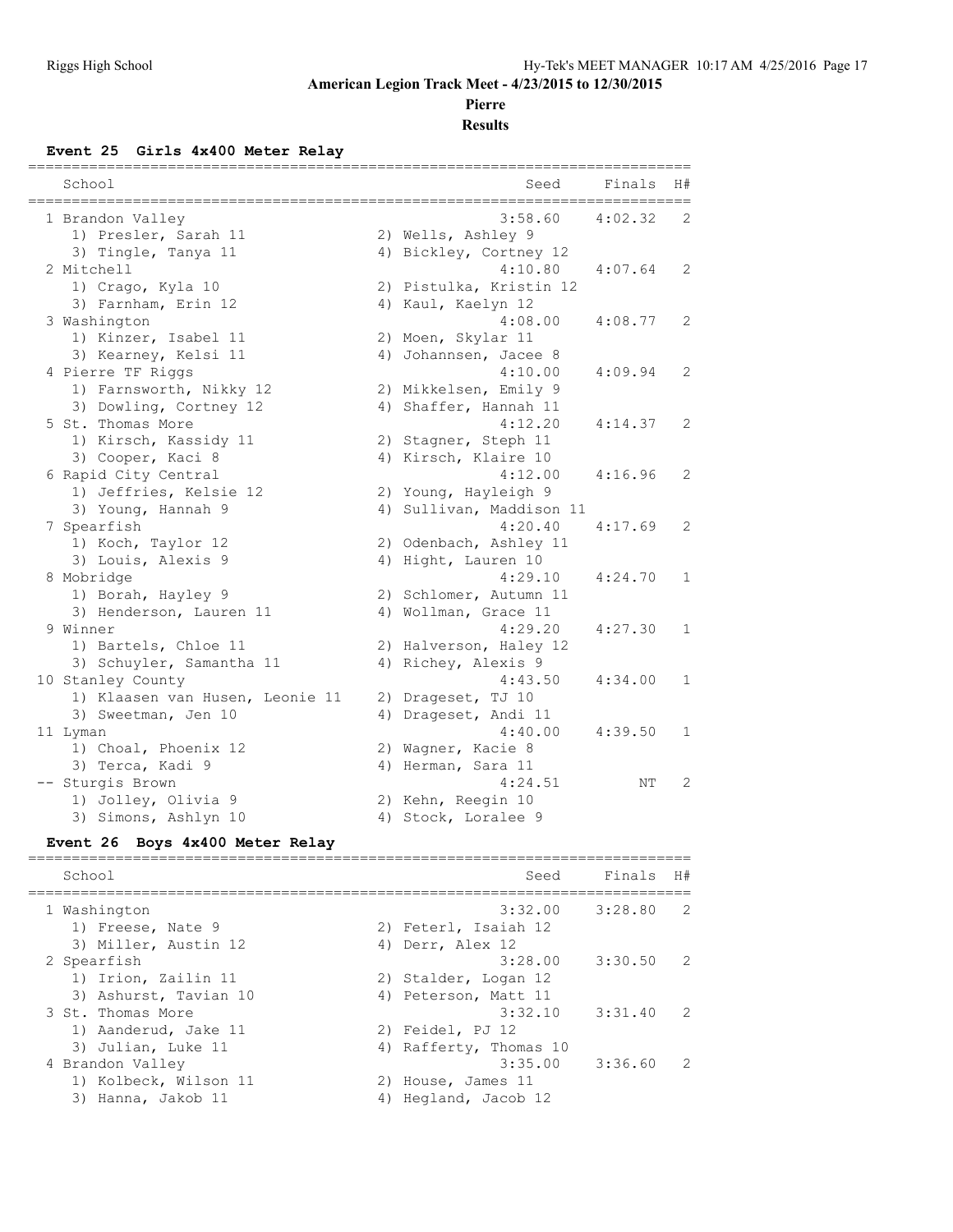# **Pierre**

### **Results**

#### **....Event 26 Boys 4x400 Meter Relay**

| 5 Pierre TF Riggs       | 3:40.60<br>3:35.00                   | $\mathcal{L}$ |
|-------------------------|--------------------------------------|---------------|
| 1) Becker, Frank 9      | 2) Jones, Porter 11                  |               |
| 3) Wollman, Jack 12     | 4) McKinley, Seth 12                 |               |
| 6 Winner                | 3:46.50<br>3:40.90 1                 |               |
| 1) Engel, Luke 11       | 2) Calhoon, Riley 10                 |               |
| 3) Brozik, Kayleb 11    | 4) DeMers, Drew 11                   |               |
| 7 Rapid City Central    | 3:38.00<br>$3:46.40$ 2               |               |
| 1) Twomey, Kayleb 9     | 2) Pierce, Antonio 11                |               |
| 3) Blomme, Dylan 12     | 4) Pullins, Jacob 10                 |               |
| 8 Stanley County        | 3:45.90<br>3:50.00<br>$\overline{2}$ |               |
| 1) Mastellar, Morgan 11 | 2) Brown, Jaylen 12                  |               |
| 3) Chase, Lukas 12      | 4) Drageset, Colten 12               |               |
| 9 Mobridge              | 3:49.00<br>3:50.60 1                 |               |
| 1) Sjomeling, Jaidon 11 | 2) Blom, Parker 10                   |               |
| 3) Bleyle, Jacob 12     | 4) Cerney, Dylan 10                  |               |
| -- Mitchell             | 3:50.00<br>DO.                       | -1            |
| 1) Miller, Courtney 10  | 2) Campbell, Will 11                 |               |
| 3) Morgan, Connor 11    | 4) Overweg, Reed 11                  |               |

#### **Event 27 Girls Pole Vault**

| Name                | Year School           | Seed         | Finals        |
|---------------------|-----------------------|--------------|---------------|
| 1 Waddell, Tevyn    | 12 Mitchell           | $11 - 00.00$ | $11 - 00.00$  |
| 2 Katz, Shannon     | 11 Huron              | $9 - 03.00$  | $J11 - 00.00$ |
| 3 Jorensen, Cassidy | 9 Sturgis Brown       | $9 - 06.00$  | $9 - 06.00$   |
| 4 Bullard, Sophia   | 10 Rapid City Central | $8 - 06.00$  | $9 - 00.00$   |
| 5 Johannsen, Jacee  | 8 Washington          | $7 - 06.00$  | $8 - 06.00$   |
| 6 Norton, McKenzie  | 9 Mitchell            | $6 - 06.00$  | $8 - 00.00$   |
| 6 Rozell, Reagan    | 10 Huron              | $8 - 06.00$  | $8 - 00.00$   |
| -- Schlitz, Marya   | 10 Brandon Valley     | $9 - 06.00$  | NΗ            |
| -- Pearson, Olivia  | 10 Rapid City Central | $6 - 06.00$  | NΗ            |
| -- Hendrick, Hannah | 10 Brandon Valley     | $11 - 06.00$ | NΗ            |

#### **Event 28 Boys Pole Vault**

|   | Name                   | Year School          | Seed         | Finals        |
|---|------------------------|----------------------|--------------|---------------|
|   | 1 Carpenter, Mason     | 12 Mitchell          | $14 - 06.00$ | $14 - 03.00$  |
|   | 2 Francom, Trent       | 11 Huron             | $13 - 09.00$ | $J14 - 03.00$ |
|   | 3 Carr, Sam            | 12 Huron             | $12 - 03.00$ | $12 - 09.00$  |
|   | 4 Kleinsasser, Travis  | 10 Huron             | $11 - 09.00$ | $12 - 03.00$  |
|   | 5 Carpenter, Sutton    | 9 Mitchell           | $11 - 03.00$ | $11 - 06.00$  |
|   | 6 Brueggeman, Brennan  | 12 Pierre TF Riggs   | $11 - 06.00$ | $J11 - 06.00$ |
|   | 7 Johannsen, Jayden    | 9 Washington         | $10 - 06.00$ | $J11 - 06.00$ |
|   | 8 Peitz, Thomas        | 11 Pierre TF Riggs   | $10 - 06.00$ | $11 - 00.00$  |
| 8 | Shields, Nick          | 12 Huron             | $11 - 00.00$ | $11 - 00.00$  |
|   | 8 Rounds, Matt         | 10 Pierre TF Riggs   | $11 - 06.00$ | $11 - 00.00$  |
|   | 11 Vardsveen, Michael  | 9 Brandon Valley     | $10 - 00.00$ | $10 - 00.00$  |
|   | 11 Nelson, Kiel        | 9 Mitchell           | $10 - 00.00$ | $10 - 00.00$  |
|   | 11 Permann, Alex       | 11 Sturgis Brown     | $10 - 03.00$ | $10 - 00.00$  |
|   | 11 Twomey, Kayleb      | 9 Rapid City Central | $10 - 09.00$ | $10 - 00.00$  |
|   | 15 Jones, Sam          | 9 Mitchell           | $9 - 00.00$  | $9 - 00.00$   |
|   | 15 Tellinghusen, Ethan | 9 Brandon Valley     | $10 - 06.00$ | $9 - 00.00$   |
|   | -- Irion, Zailin       | 11 Spearfish         | $8 - 09.00$  | ΝH            |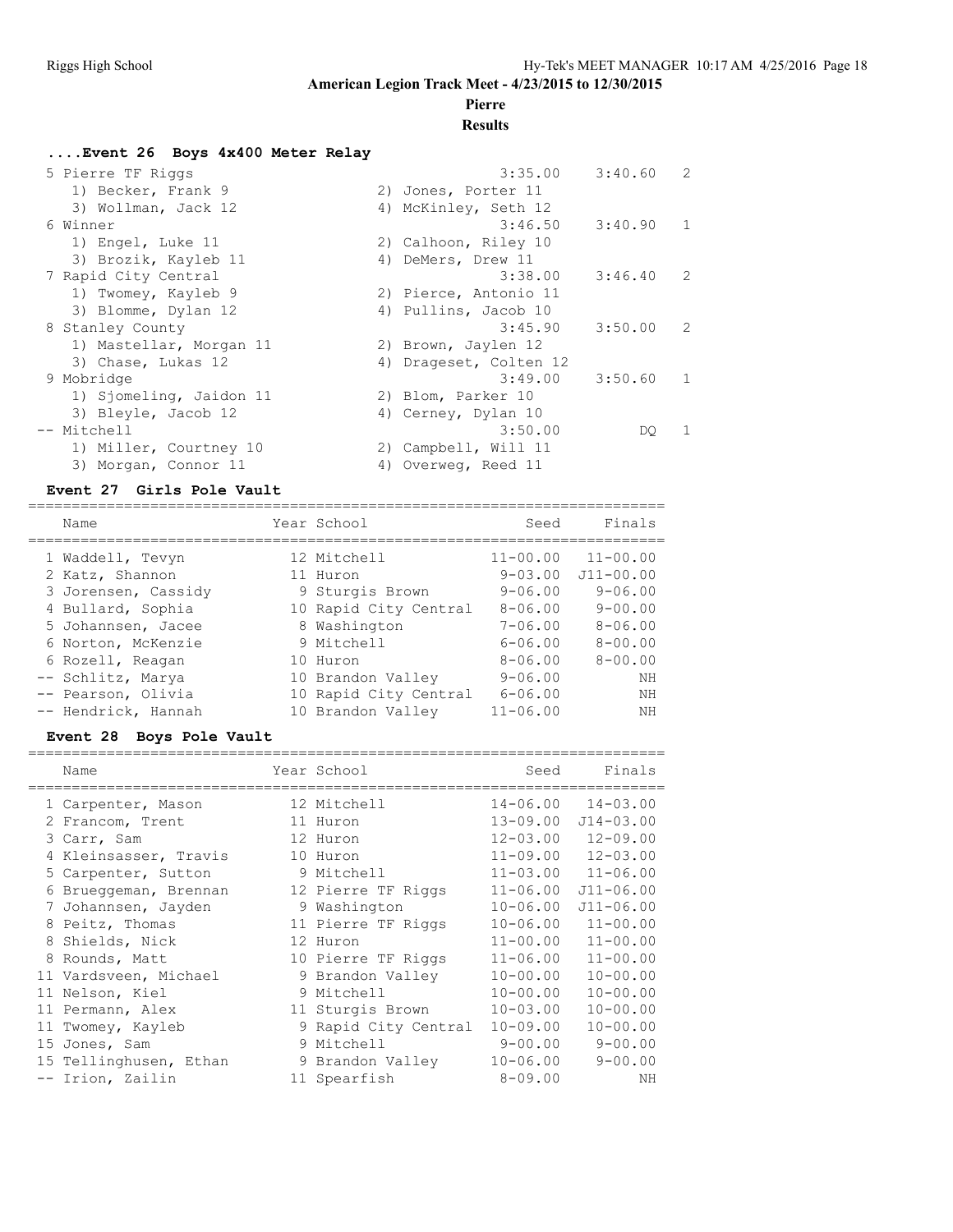**Pierre**

**Results**

#### **....Event 28 Boys Pole Vault**

| -- Kost, Kolby        | 10 Rapid City Central | 7-09.00      | NH  |
|-----------------------|-----------------------|--------------|-----|
| -- Kraye, Sterling    | 12 Rapid City Central | $8 - 03.00$  | NH  |
| -- Dean, Trevor       | 10 Brandon Valley     | $11 - 06.00$ | NH  |
| -- Hay, Dylan         | 10 Rapid City Central | $11 - 03.00$ | NH  |
| -- Keffeler, Alec     | 9 Sturgis Brown       | $9 - 09.00$  | NH. |
| -- Christiansen, Cole | 12 Brandon Valley     | $14 - 00.00$ | NH  |

#### **Event 29 Girls Discus Throw**

| Name                   | Year School           | Seed         | Finals       |
|------------------------|-----------------------|--------------|--------------|
| 1 Schoenfelder, Katie  | 12 Huron              | $121 - 09$   | $107 - 06$   |
| 2 Haase, Carson        | 11 Brandon Valley     | $101 - 01$   | $105 - 01$   |
| 3 Holmes, Ellie        | 10 Brandon Valley     | $95 - 11$    | $103 - 03$   |
| 3 Rohrer, Raylynn      | 10 Washington         | $90 - 00$    | $103 - 03$   |
| 5 Carr, Sara           | 12 Huron              | $95 - 09$    | $96 - 03$    |
| 6 Titze, Madyson       | 9 Stanley County      | $95 - 09$    | $96 - 00$    |
| 7 Trout, Sydney        | 11 Brandon Valley     | $94 - 11$    | $90 - 02$    |
| 8 Erikson, Grace       | 11 Lyman              | $87 - 00$    | $90 - 00$    |
| 9 Beasley, Breonna     | 12 Spearfish          | $84 - 10$    | $89 - 00$    |
| 10 Meek, Kyran         | 11 Winner             | $98 - 02$    | $88 - 08$    |
| 11 Wollmann, Siri      | 11 Brandon Valley     | $94 - 00$    | $87 - 08$    |
| 12 Mickelson, Callie   | 11 Mobridge           | $92 - 01$    | $87 - 02$    |
| 13 Day, Sabrina        | 12 Sturgis Brown      | $95 - 05$    | $86 - 11$    |
| 14 Tobin, Cora         | 9 Spearfish           | $92 - 03$    | $86 - 04$    |
| 15 Witte, Madison      | 11 Huron              | $90 - 10$    | $86 - 02$    |
| 16 Gilkerson, Amy      | 9 Pierre TF Riggs     | $72 - 09$    | $84 - 11$    |
| 17 Ryan, Chloe         | 10 Pierre TF Riggs    | $94 - 10$    | $84 - 07$    |
| 18 Heintz, Cassie      | 9 Washington          | $80 - 00$    | $80 - 05$    |
| 19 Misiaszek, Tori     | 9 Mitchell            | $75 - 09$    | $79 - 10$    |
| 20 Lingle, Hannah      | 9 Pierre TF Riggs     | $79 - 09$    | $79 - 00$    |
| 21 Steiger, Lacy       | 12 Mobridge           | $74 - 06$    | $76 - 05$    |
| 22 Smith, Kalyssa      | 11 Stanley County     | $85 - 10$    | $76 - 04$    |
| 23 Roubideaux, Conner  | 11 Rapid City Central |              | $75 - 04$    |
| 24 Pearman, Kallie     | 11 Mobridge           | $81 - 04$    | $72 - 04.50$ |
| 25 Montoya, Natalie    | 10 St. Thomas More    | $87 - 09$    | $72 - 03$    |
| 26 Jorgensen, Sage     | 9 Mitchell            | $69 - 08$    | $72 - 00$    |
| 27 Bachmann, Brielle   | 9 Winner              | $86 - 06$    | $70 - 05$    |
| 28 Lensegrav, Bailey   | 9 Sturgis Brown       | $80 - 09$    | $69 - 11$    |
| 29 Miller, McKenzie    | 9 Mitchell            | $78 - 05$    | $69 - 10$    |
| 30 Karrels, Maddy      | 9 Sturgis Brown       | $89 - 05$    | $69 - 04$    |
| 31 Boyle, Kathlene     | 12 Lyman              | $81 - 00$    | $67 - 02$    |
| 32 Sprinkel, Courteney | 10 Mitchell           | $68 - 01.50$ | $65 - 01$    |
| 33 Little Boy, Martha  | 12 Rapid City Central | $58 - 02.50$ | $58 - 08$    |
| 34 Covey, Calah        | 12 Winner             | $60 - 04$    | $55 - 06$    |
| 35 Levchenko, Alina    | Washington            | $90 - 00$    | $53 - 06$    |
| -- Cota, Maria         | 10 Stanley County     | $77 - 07$    | ΝD           |
| -- Light, Mikael       | 12 Sturgis Brown      | $105 - 11$   | ΝD           |
| -- Rath, Mackenzie     | 9 Pierre TF Riggs     | $100 - 06$   | <b>ND</b>    |

### **Event 30 Girls High Jump**

| Name                |  | Year School |                               | Seed | Finals      |
|---------------------|--|-------------|-------------------------------|------|-------------|
| 1 Johnson, Michelle |  |             | 11 Rapid City Central 5-04.00 |      | $5 - 06.00$ |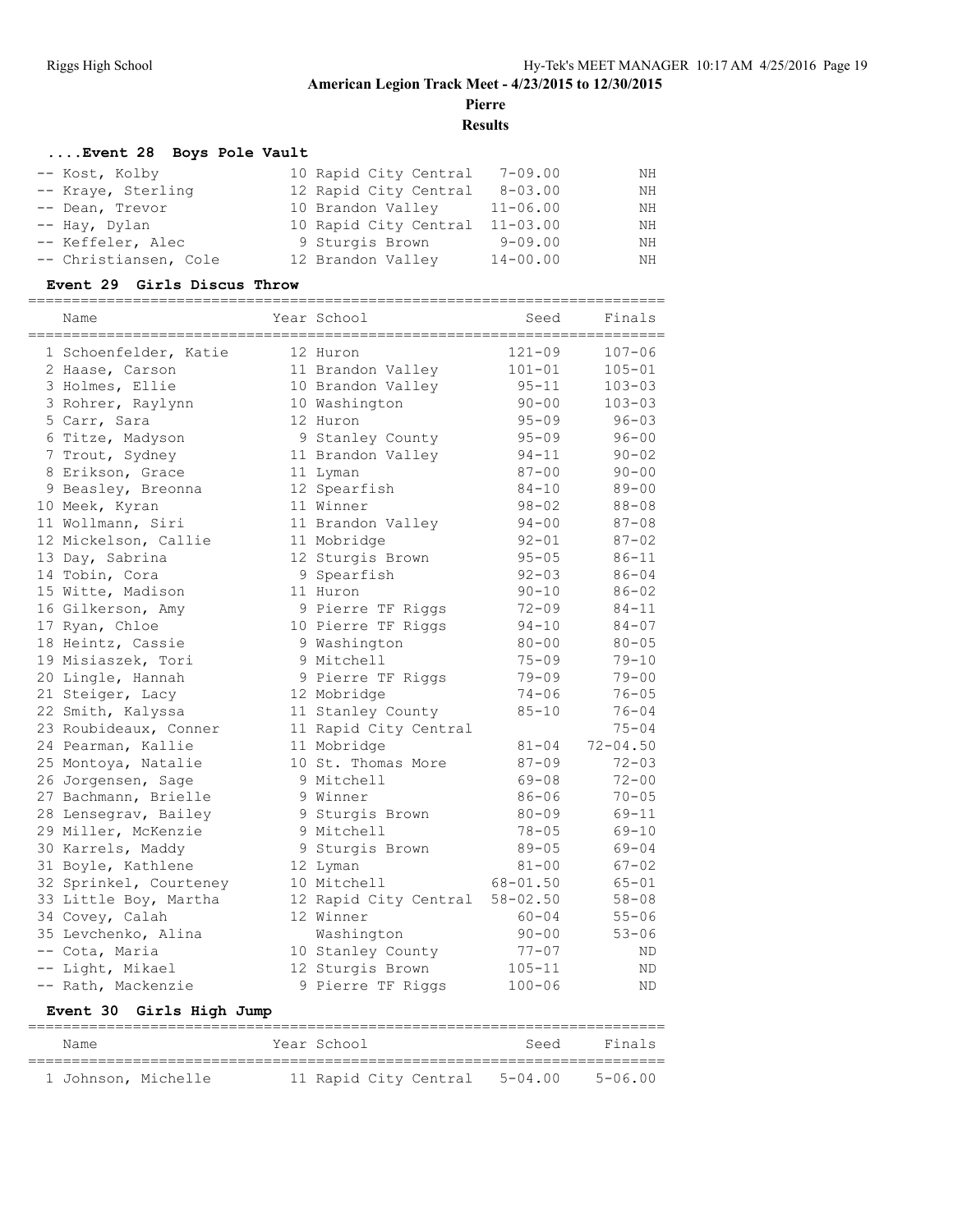**Pierre**

**Results**

#### **....Event 30 Girls High Jump**

| 2 Simons, Ashlyn       | 10 Sturgis Brown   | $5 - 02.00$ | $5 - 02.00$  |
|------------------------|--------------------|-------------|--------------|
| 3 Foster, Abigail      | 9 Pierre TF Riggs  | $5 - 00.00$ | $5 - 00.00$  |
| 4 Jolley, Olivia       | 9 Sturgis Brown    | $4 - 08.00$ | $J5 - 00.00$ |
| 5 Eisenbeisz, Addy     | 10 Pierre TF Riggs | $5 - 02.00$ | $J5 - 00.00$ |
| 6 Thompson, Morgan     | 9 Brandon Valley   | $5 - 01.00$ | $4 - 10.00$  |
| 6 Miedema, Aubrey      | 10 Washington      | $4 - 10.00$ | $4 - 10.00$  |
| 6 Henderson, Lauren    | 11 Mobridge        | $5 - 00.00$ | $4 - 10.00$  |
| 9 Johnson, Kaycee      | 12 Spearfish       | $4 - 11.00$ | $J4 - 10.00$ |
| 10 Shideler, Adrienne  | 11 Sturgis Brown   | $4 - 06.00$ | $4 - 08.00$  |
| 10 Zanin, Joana        | 10 Pierre TF Riggs | $4 - 08.00$ | $4 - 08.00$  |
| 10 Haring, Carly       | 9 Mitchell         | $4 - 06.00$ | $4 - 08.00$  |
| 10 Thorpe, Tori        | 11 Pierre TF Riggs | $4 - 10.00$ | $4 - 08.00$  |
| 14 Hannestad, Carly    | 12 Washington      | $4 - 05.00$ | $4 - 06.00$  |
| 14 Schindler, Madelynn | 9 Lyman            | $4 - 06.00$ | $4 - 06.00$  |
| -- Paauw, Hannah       | 12 Brandon Valley  | $5 - 00.00$ | NH           |
| -- Birath, Mikaela     | 10 Brandon Valley  | $4 - 11.00$ | ΝH           |
| -- Mahrt, Edana        | 9 Mitchell         | $4 - 06.00$ | ΝH           |
|                        |                    |             |              |

#### **Event 31 Boys Shot Put**

| Name                  | Year School           | Seed         | Finals       |
|-----------------------|-----------------------|--------------|--------------|
| 1 Reinke, Max         | 12 Pierre TF Riggs    | $53 - 11.50$ | $56 - 09.00$ |
| 2 Hoftiezer, Damon    | 11 Stanley County     | $47 - 06.00$ | $49 - 06.50$ |
| 3 Freese, Josh        | 12 Washington         | $45 - 08.00$ | $47 - 04.00$ |
| 4 Wilson, Jackson     | 10 Washington         | $46 - 05.00$ | $47 - 02.00$ |
| 5 Christie, Bryce     | 11 Brandon Valley     | $48 - 07.00$ | $46 - 09.50$ |
| 6 Williams, Colter    | 12 Sturgis Brown      | $46 - 01.00$ | $46 - 06.00$ |
| 7 Schroeder, Jayden   | 11 Winner             | $44 - 05.50$ | $46 - 01.50$ |
| 8 Stoltenburg, Levi   | 11 Pierre TF Riggs    | $44 - 11.00$ | $45 - 08.00$ |
| 9 Rotert, Brendan     | 11 Spearfish          | $44 - 08.50$ | $44 - 05.50$ |
| 10 Gutierrez, Markjay | 12 Pierre TF Riggs    | $44 - 05.00$ | $44 - 04.00$ |
| 11 Colman, Erick      | 10 Pierre TF Riggs    | $41 - 03.50$ | $43 - 07.50$ |
| 12 Weier, Kyle        | 12 Mitchell           | $46 - 00.75$ | $43 - 03.00$ |
| 13 Nelson, Tyler      | 11 Brandon Valley     | $41 - 02.00$ | $43 - 02.50$ |
| 14 Hoftiezer, Brady   | 9 Stanley County      | $40 - 05.50$ | $41 - 07.50$ |
| 15 Farniok, Will      | 10 Washington         | $40 - 00.00$ | $41 - 01.00$ |
| 16 Keller, Carson     | 10 Mobridge           | $46 - 01.00$ | $40 - 09.00$ |
| 17 Long, Chico        | 10 Rapid City Central | $37 - 10.00$ | $40 - 05.00$ |
| 18 Kludt, John        | 11 Winner             | $40 - 01.00$ | $40 - 04.00$ |
| 19 Blakeman, Gage     | 12 Sturgis Brown      | $35 - 10.00$ | $39 - 11.00$ |
| 20 Simons, Marshall   | 11 Huron              | $38 - 06.00$ | $39 - 07.00$ |
| 21 Holmes, Andy       | 12 Brandon Valley     | $40 - 09.00$ | $38 - 11.50$ |
| 22 Williams, Marc     | 10 Spearfish          | $39 - 02.50$ | $38 - 01.00$ |
| 23 Thompson, Mathais  | 11 Rapid City Central | $35 - 05.50$ | $37 - 02.00$ |
| 24 Janovy, Nick       | 11 Sturgis Brown      | $37 - 05.50$ | $36 - 10.00$ |
| 25 Burkhalter, Luke   | 11 Sturgis Brown      | $36 - 03.00$ | $36 - 09.00$ |
| 26 Beringer, Skyler   | 12 Spearfish          | $37 - 02.00$ | $36 - 03.00$ |
| 27 Biggers, Jadeon    | 9 Lyman               | $33 - 00.00$ | $34 - 10.00$ |
| 28 Pulse, Austin      | 12 Brandon Valley     | $39 - 06.00$ | $34 - 09.00$ |
| 29 Spangenberg, Will  | 9 Stanley County      | $33 - 10.00$ | $34 - 01.00$ |
| 30 Gerry, Jason       | 10 Mobridge           | $33 - 00.00$ | $33 - 03.50$ |
| 31 Street, Jared      | 9 Mitchell            | $32 - 01.00$ | $32 - 03.50$ |
| 32 Clarambeau, Cody   | 11 Stanley County     | $31 - 00.00$ | $32 - 03.00$ |
| 33 Gross, Garrison    | 11 Mitchell           | $30 - 08.50$ | $32 - 02.00$ |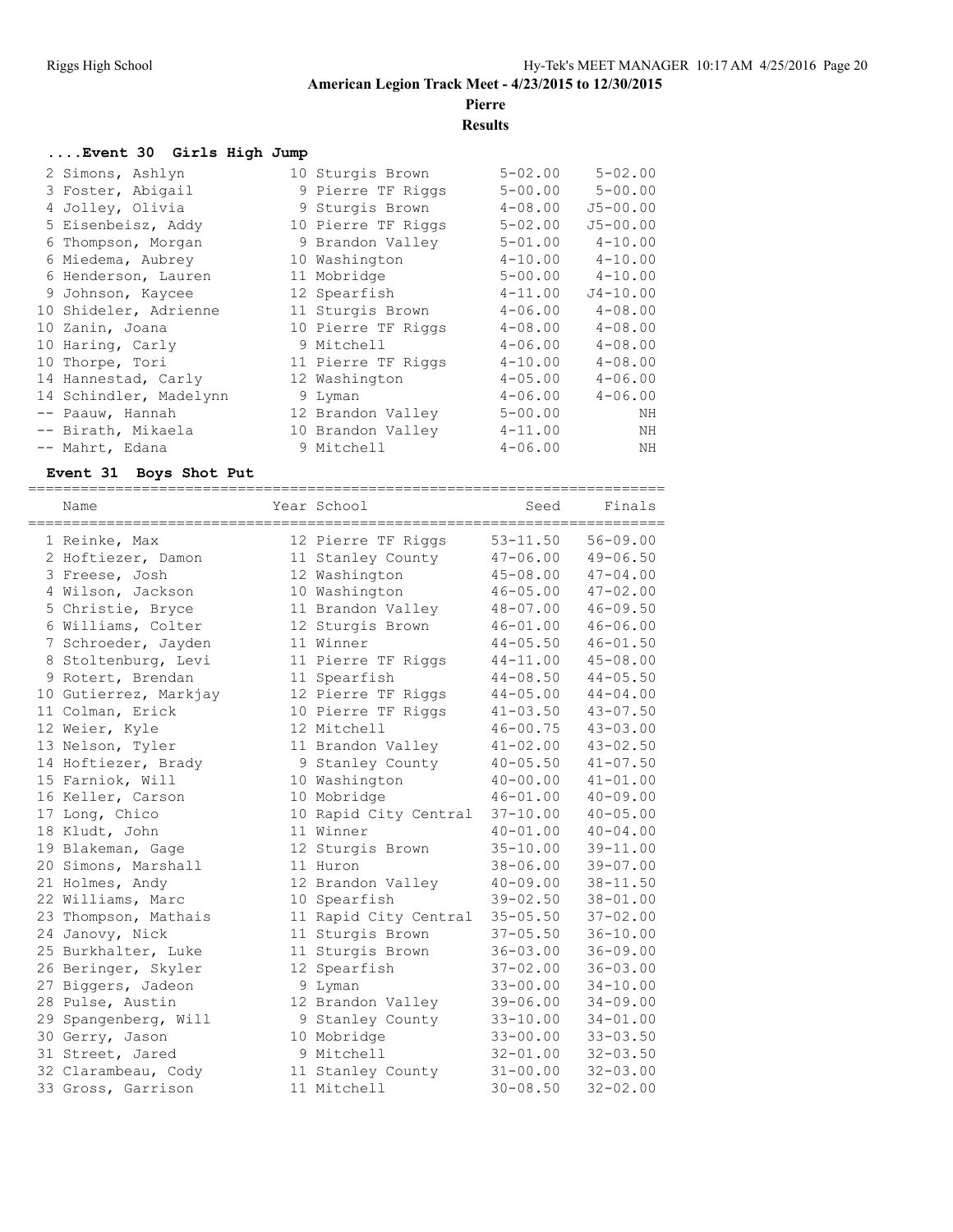**Pierre**

**Results**

### **....Event 31 Boys Shot Put**

| 10 Mobridge | $30 - 08.00$ | 31-03.50     |
|-------------|--------------|--------------|
| 11 Mitchell | $31 - 02.00$ | 29-07.50     |
| 11 Lyman    | $29 - 00.00$ | $29 - 04.50$ |
| 11 Huron    | $31 - 06.00$ | 28-06.00     |
|             |              |              |

#### **Event 32 Boys Discus Throw**

| Name                  | Year School           | Seed         | Finals        |
|-----------------------|-----------------------|--------------|---------------|
| 1 Williams, Colter    | 12 Sturgis Brown      | $138 - 05$   | 142-08.50     |
| 2 Hoftiezer, Damon    | 11 Stanley County     | $147 - 08$   | $141 - 08$    |
| 3 Stoltenburg, Levi   | 11 Pierre TF Riggs    | 138-11       | $139 - 05$    |
| 4 Amdahl, Jenson      | 12 Washington         | $143 - 07$   | $138 - 01$    |
| 5 Reisdorfer, Thuro   | 11 Washington         | $144 - 01$   | $136 - 09$    |
| 6 Keller, Carson      | 10 Mobridge           | $143 - 04$   | $133 - 10$    |
| 7 Weier, Kyle         | 12 Mitchell           | $141 - 06$   | $128 - 06$    |
| 8 Reinke, Max         | 12 Pierre TF Riggs    | $128 - 05$   | $127 - 02$    |
| 9 Kludt, John         | 11 Winner             | $128 - 08$   | $122 - 09$    |
| 10 Gerry, Jason       | 10 Mobridge           | 119-07       | $122 - 03$    |
| 11 Holmes, Andy       | 12 Brandon Valley     | $137 - 06$   | $121 - 09$    |
| 12 Hoftiezer, Brady   | 9 Stanley County      | $105 - 03$   | $121 - 02$    |
| 13 Christie, Bryce    | 11 Brandon Valley     | $123 - 08$   | $114 - 07.50$ |
| 14 Biggers, Jadeon    | 9 Lyman               | $118 - 00$   | $114 - 07$    |
| 15 Maher, Jack        | 9 Pierre TF Riggs     | $104 - 03$   | $113 - 02$    |
| 16 Nelson, Tyler      | 11 Brandon Valley     | $115 - 04$   | $105 - 08$    |
| 17 Rotert, Brendan    | 11 Spearfish          | $103 - 09$   | $105 - 04$    |
| 18 Gutierrez, Markjay | 12 Pierre TF Riggs    | $100 - 11$   | $103 - 11$    |
| 19 Lorenzini, Alex    | 10 Washington         | $118 - 00$   | $102 - 06$    |
| 20 Janovy, Nick       | 11 Sturgis Brown      | $92 - 10.50$ | $102 - 02$    |
| 21 Beringer, Skyler   | 12 Spearfish          | $97 - 03$    | $101 - 10$    |
| 22 Thompson, Mathais  | 11 Rapid City Central | $82 - 03$    | $101 - 04.50$ |
| 23 Simons, Marshall   | 11 Huron              | $80 - 05$    | $101 - 04$    |
| 24 Carter, Jalen      | 11 Stanley County     | $90 - 05$    | $99 - 01$     |
| 25 Burkhalter, Luke   | 11 Sturgis Brown      | $101 - 09$   | $98 - 08$     |
| 26 Long, Chico        | 10 Rapid City Central | $107 - 08$   | $93 - 03$     |
| 27 Street, Jared      | 9 Mitchell            | $79 - 10$    | $92 - 02.50$  |
| 28 Williams, Marc     | 10 Spearfish          | $101 - 07$   | $91 - 03$     |
| 29 Johnson, Matt      | 11 Mitchell           | $90 - 02$    | $90 - 03$     |
| 30 Lebeda, Tyler      | 11 Lyman              | $93 - 00$    | $90 - 02$     |
| 31 Spangenberg, Will  | 9 Stanley County      | $96 - 06$    | $88 - 10$     |
| 32 Gross, Garrison    | 11 Mitchell           | $91 - 08$    | $88 - 04$     |
| 33 Honeycutt, Garrett | 10 Mobridge           | $88 - 04$    | $84 - 11$     |
| 34 Sherman, Ryan      | 11 Winner             | $112 - 01$   | $75 - 09$     |
| 35 Reiger, Jake       | 11 Huron              | 79-08        | $61 - 02$     |
| -- Pulse, Austin      | 12 Brandon Valley     | $138 - 04$   | <b>ND</b>     |
| -- Blakeman, Gage     | 12 Sturgis Brown      | $98 - 01$    | <b>ND</b>     |

#### **Event 33 Boys High Jump**

| Name               | Year School |                       | Seed        | Finals      |  |  |  |
|--------------------|-------------|-----------------------|-------------|-------------|--|--|--|
| 1 Hinch, Jaxon     |             | 12 Spearfish          | $6 - 09.00$ | $6 - 07.00$ |  |  |  |
| 2 Aberle, Tanner   |             | 12 Rapid City Central | $5 - 11.00$ | $6 - 01.00$ |  |  |  |
| 3 Stephens, Todd   |             | 10 Rapid City Central | $6 - 00.00$ | $5 - 11.00$ |  |  |  |
| 4 Campbell, Connor |             | 11 Pierre TF Riggs    | $5 - 07.00$ | $5 - 09.00$ |  |  |  |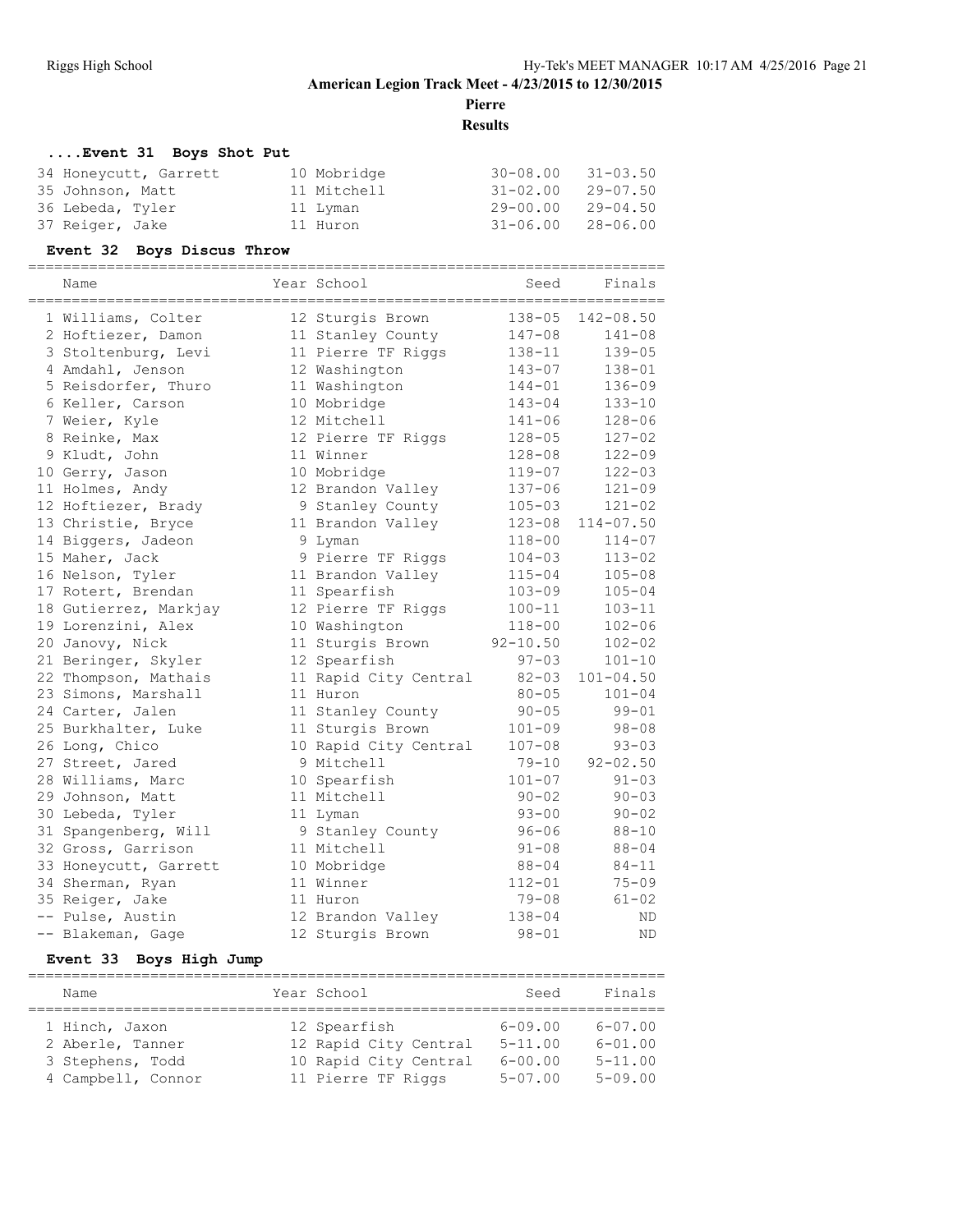# **Pierre**

**Results**

#### **....Event 33 Boys High Jump**

| 5 Johannsen, Jayden | 9 Washington          | $5 - 10.00$ | $5 - 07.00$  |
|---------------------|-----------------------|-------------|--------------|
| 6 Milton, Phyzon    | 12 Lyman              | $5 - 07.00$ | $J5 - 07.00$ |
| 6 Braun, Jake       | 10 Spearfish          | $5 - 07.00$ | $J5 - 07.00$ |
| 6 Fritz, Cain       | 11 Sturgis Brown      | $5 - 09.00$ | $J5 - 07.00$ |
| 7 Hay, Dylan        | 10 Rapid City Central | $5 - 10.00$ | $J5 - 07.00$ |
| 7 Adam, Jack        | 11 Pierre TF Riggs    | $5 - 05.00$ | $J5 - 07.00$ |
| 7 Schmidt, Trevor   | 10 Washington         | $5 - 07.00$ | $J5 - 07.00$ |
| 7 Heinz, Hyland     | 11 Huron              | 5-07.00     | $J5 - 07.00$ |
| 7 Garreau, Warrent  | 11 Pierre TF Riggs    | $5 - 08.00$ | $J5 - 07.00$ |
| 14 Jones, Porter    | 11 Pierre TF Riggs    | $5 - 06.00$ | $5 - 05.00$  |
| 14 Thurness, Cole   | 12 St. Thomas More    | $5 - 10.00$ | $5 - 05.00$  |
| 14 Flanery, Sean    | 10 Huron              | 5-07.00     | $5 - 05.00$  |
| -- Lebeda, Brad     | 9 Lyman               | $5 - 03.00$ | ΝH           |
| -- Olson, Payton    | 9 Mitchell            | $5 - 02.00$ | ΝH           |
| -- Arity, Preston   | 11 St. Thomas More    | $5 - 03.00$ | ΝH           |
| -- Suah, Dirus      | 10 Washington         | $5 - 07.00$ | ΝH           |
| -- Holcombe, Kevin  | 11 Mitchell           | $5 - 06.00$ | ΝH           |

#### **Event 34 Boys Long Jump**

| Name                      |  | Year School           | ------------------------------<br>Seed | Finals       |
|---------------------------|--|-----------------------|----------------------------------------|--------------|
| 1 Bolden, Zach            |  | 11 Washington         | $19 - 11.00$                           | $20 - 10.25$ |
| 2 Korkow, Cole            |  | 11 Huron              | $21 - 06.00$                           | $20 - 10.00$ |
| 3 Hammer, Austin          |  | 12 Todd County        | $20 - 00.00$                           | $20 - 08.00$ |
| 4 Morgan, Connor          |  | 11 Mitchell           | $19 - 04.00$                           | $20 - 04.75$ |
| 5 Enalls, Michael         |  | 12 Washington         | $19 - 00.00$                           | $20 - 02.75$ |
| 6 Hill, Alexander         |  | 10 Huron              | $19 - 09.00$                           | $20 - 00.75$ |
| 7 Hagen, Sage             |  | 10 Rapid City Central | $19 - 03.00$                           | $19 - 05.75$ |
| 8 Rosencranz, Jaxon       |  | 11 Spearfish          | $18 - 00.00$                           | $19 - 05.50$ |
| 9 Overweg, Reed           |  | 11 Mitchell           | $20 - 01.50$                           | $19 - 03.75$ |
| 10 Calhoon, Riley         |  | 10 Winner             | $18 - 10.00$                           | $19 - 02.50$ |
| 11 Garreau, Warrent       |  | 11 Pierre TF Riggs    | $18 - 04.50$                           | $19 - 01.25$ |
| 12 Elder, Kyle            |  | 10 Rapid City Central | $18 - 02.00$                           | $19 - 00.75$ |
| 13 Blok, Jordan           |  | 9 Brandon Valley      | $19 - 11.00$                           | $18 - 11.00$ |
| 14 Thurness, Cole         |  | 12 St. Thomas More    | $20 - 05.00$                           | $18 - 10.00$ |
| 15 Keffeler, Jarett       |  | 11 Sturgis Brown      | $19 - 09.25$                           | $18 - 09.00$ |
| 16 Freese, Nate           |  | 9 Washington          | $20 - 09.00$                           | $18 - 07.75$ |
| 17 Hyde, Jacob            |  | 8 St. Thomas More     | $18 - 06.00$                           | $18 - 07.50$ |
| 18 Blok, Isaiah           |  | 12 Brandon Valley     | $18 - 04.00$                           | $18 - 06.00$ |
| 19 Braun, Jake            |  | 10 Spearfish          | $18 - 11.25$                           | $18 - 05.75$ |
| 20 Keffeler, Alec         |  | 9 Sturgis Brown       | $18 - 10.50$                           | $18 - 05.50$ |
| 21 Keegan, Alek           |  | 12 St. Thomas More    | $20 - 02.50$                           | $18 - 00.00$ |
| 22 Diehl, Zach            |  | 11 St. Thomas More    | $20 - 02.00$                           | $17 - 11.50$ |
| 23 Krogman, Brandon       |  | 12 Mitchell           | $18 - 06.00$                           | $17 - 11.25$ |
| 23 Bauer, Nathan          |  | 10 Mobridge           | $17 - 10.00$                           | $17 - 11.25$ |
| 25 Hoeft, Christian       |  | 11 Rapid City Central | $19 - 03.00$                           | $17 - 09.00$ |
| 25 Meyer, Adam            |  | 10 Pierre TF Riggs    | $18 - 04.50$                           | $17 - 09.00$ |
| 27 Nelson, Kiel           |  | 9 Mitchell            | $19 - 02.50$                           | $17 - 08.00$ |
| 28 Bolte, Chase           |  | 11 Pierre TF Riggs    | $17 - 06.50$                           | $17 - 01.50$ |
| 29 Becker, Frank          |  | 9 Pierre TF Riggs     | $16 - 08.00$                           | $17 - 01.00$ |
| 30 Kills In Sight, Morris |  | 10 Todd County        | $16 - 02.00$                           | $16 - 04.50$ |
| 31 Hand, Austin           |  | 9 Stanley County      | $15 - 08.00$                           | $14 - 09.75$ |
| 32 Fried, Noah            |  | 9 Mobridge            | $13 - 11.00$                           | $13 - 10.50$ |
| -- Aberle, Tanner         |  | 12 Rapid City Central | $19 - 00.00$                           | ND.          |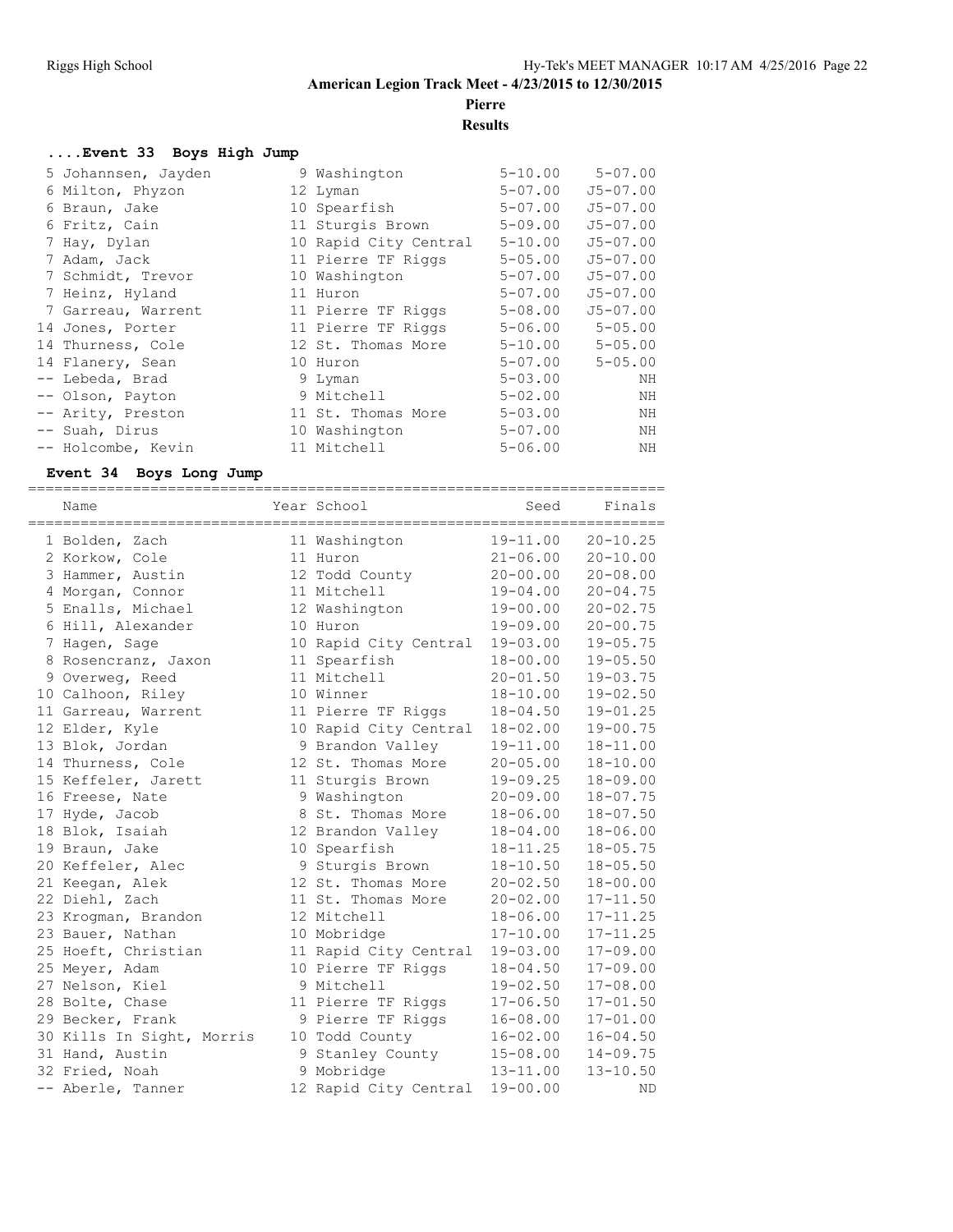### **Pierre**

#### **Results**

#### **....Event 34 Boys Long Jump** -- Christiansen, Cole 12 Brandon Valley 19-09.00 ND -- Aga, Tayven 10 Spearfish 18-00.00 ND

| -- Ayd, Idyven |                           | IN PDEALITRU                   | $10 - 00.00$ | N D          |
|----------------|---------------------------|--------------------------------|--------------|--------------|
|                | Event 35 Boys Triple Jump |                                |              |              |
|                | Name                      | Year School                    | Seed         | Finals       |
|                | 1 Bolden, Zach            | 11 Washington                  | 42-06.00     | $42 - 05.00$ |
|                | 2 Hagen, Sage             | 10 Rapid City Central 40-08.50 |              | $42 - 03.50$ |
|                | 3 Garcia, Fernando        | 10 Washington                  | $40 - 08.00$ | $41 - 05.00$ |
|                | 4 Morgan, Connor          | 11 Mitchell                    | 39-02.00     | $40 - 09.50$ |
|                | 5 Aberle, Tanner          | 12 Rapid City Central          | $40 - 08.50$ | $40 - 06.50$ |
|                | 6 Stephens, Todd          | 10 Rapid City Central          | $37 - 09.00$ | $40 - 04.50$ |
|                | 7 Brown, Jaylen           | 12 Stanley County              | $39 - 05.00$ | $40 - 00.00$ |
|                | 8 Keffeler, Alec          | 9 Sturgis Brown                | $39 - 10.00$ | $39 - 07.00$ |
|                | 9 Rolle, Miles            | 10 Mitchell                    | $39 - 04.50$ | $39 - 00.50$ |
|                | 10 Overweg, Reed          | 11 Mitchell and Mitchell       | $41 - 00.00$ | $38 - 10.50$ |
|                | 11 Keegan, Alek           | 12 St. Thomas More             | 39-11.75     | $38 - 10.00$ |
|                | 11 Ladson, Jordan         | 10 Rapid City Central          | $39 - 05.00$ | $38 - 10.00$ |
|                | 13 Mikkelsen, Ryan        | 12 Pierre TF Riggs             |              | $37 - 08.00$ |
|                | 14 Hyde, Jacob            | 8 St. Thomas More              | $37 - 00.00$ | $37 - 04.00$ |
|                | 15 Jamison, Kyle          | 12 Mitchell                    | $39 - 03.25$ | $36 - 06.00$ |
|                | 16 Blok, Jordan           | 9 Brandon Valley               | $36 - 10.00$ | $36 - 05.00$ |
|                | 17 Peitz, Thomas          | 11 Pierre TF Riggs             | $35 - 11.50$ | $35 - 00.00$ |
|                | 18 Boe, Severin           | 11 Pierre TF Riggs             | $32 - 07.75$ | $33 - 03.50$ |
|                | 19 Hand, Austin           | 9 Stanley County               | $31 - 02.50$ | $31 - 09.00$ |
|                | 20 Fried, Noah            | 9 Mobridge                     | $28 - 00.00$ | $28 - 06.50$ |
|                | -- Diehl, Zach            | 11 St. Thomas More             | $42 - 11.00$ | <b>ND</b>    |
|                | -- Sharpfish, Lee         | 10 Todd County                 | $35 - 11.00$ | ND           |
|                | -- Vardsveen, Michael     | 9 Brandon Valley               | $36 - 06.00$ | ND           |
|                | -- Arity, Preston         | 11 St. Thomas More             | $36 - 03.00$ | ND           |
|                | Event 36 Girls Shot Put   |                                |              |              |

#### ========================================================================= Name The Year School Contract Seed Finals ========================================================================= 1 Reinke, Maddie 11 Pierre TF Riggs 35-00.00 36-09.50 2 Witte, Madison 11 Huron 35-04.50 35-10.00 3 Sayler, Jenna 9 Washington 32-02.00 35-04.00 4 Kaitfors, Kennedy 9 Spearfish 32-08.50 34-05.00 5 Smith, Kalyssa 11 Stanley County 33-10.00 34-03.00 6 Schoenfelder, Katie 12 Huron 32-05.00 33-07.50 7 Light, Mikael 12 Sturgis Brown 32-09.50 33-05.50 8 Rohrer, Raylynn 10 Washington 32-08.00 33-04.00 9 Tobin, Cora 9 Spearfish 32-03.00 J33-04.00 10 Beasley, Breonna 12 Spearfish 34-02.00 32-09.50 11 Klamm, Libby 11 Brandon Valley 33-03.00 32-07.00 12 Ryan, Chloe 10 Pierre TF Riggs 31-05.50 32-01.50 13 Meek, Kyran 11 Winner 32-04.50 32-01.00 14 Wollmann, Siri 11 Brandon Valley 31-10.00 31-03.00 15 Haase, Carson 11 Brandon Valley 36-06.00 31-00.00 16 Miller, McKenzie 9 Mitchell 33-00.00 29-11.50 17 Rath, Mackenzie 9 Pierre TF Riggs 30-08.00 29-11.00 18 Misiaszek, Tori 9 Mitchell 26-10.00 29-08.00 18 Day, Sabrina 12 Sturgis Brown 31-03.50 29-08.00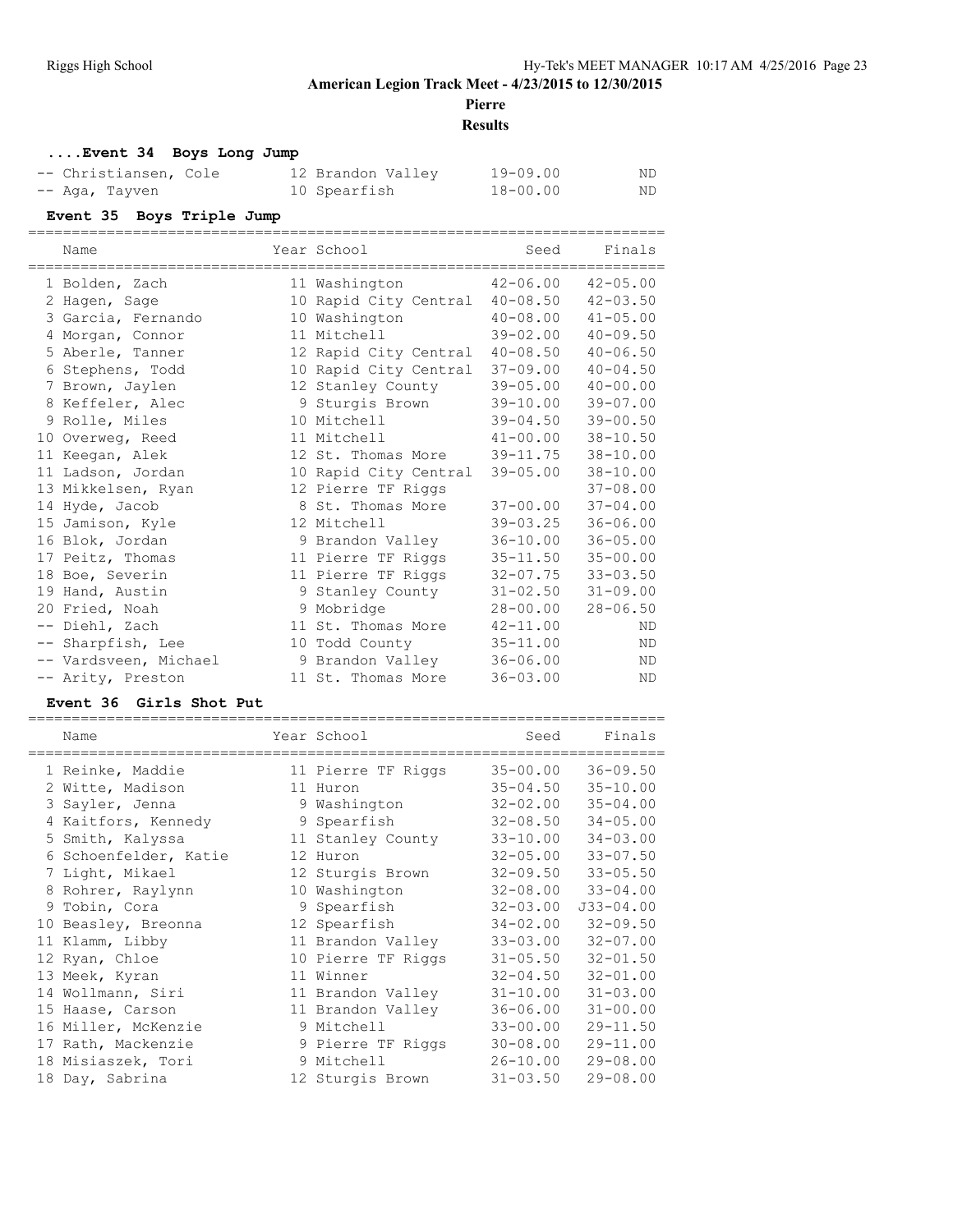# **Pierre**

# **Results**

#### **....Event 36 Girls Shot Put**

| 20 Olson, Amanda      | 11 Mobridge           | $28 - 10.00$ | $29 - 07.50$ |
|-----------------------|-----------------------|--------------|--------------|
| 21 Roubideaux, Conner | 11 Rapid City Central | $24 - 00.00$ | $29 - 03.00$ |
| 22 Titze, Madyson     | 9 Stanley County      | $28 - 05.25$ | $28 - 10.00$ |
| 23 Little Boy, Martha | 12 Rapid City Central | $27 - 09.00$ | $28 - 08.50$ |
| 24 Karrels, Maddy     | 9 Sturgis Brown       | $29 - 00.00$ | $28 - 08.00$ |
| 25 Mickelson, Callie  | 11 Mobridge           | $29 - 11.00$ | $28 - 07.50$ |
| 26 Kue, Rosie         | 12 Washington         | $30 - 00.00$ | $28 - 05.00$ |
| 27 Lensegrav, Bailey  | 9 Sturgis Brown       | $28 - 02.50$ | $27 - 07.50$ |
| 28 Lingle, Hannah     | 9 Pierre TF Riggs     | $27 - 04.50$ | $27 - 06.50$ |
| 29 Montoya, Natalie   | 10 St. Thomas More    | $26 - 03.00$ | $27 - 03.00$ |
| 30 Bachmann, Brielle  | 9 Winner              | $27 - 01.00$ | $27 - 02.00$ |
| 31 Erikson, Grace     | 11 Lyman              | $27 - 00.00$ | $26 - 05.50$ |
| 32 Pearman, Kallie    | 11 Mobridge           | $25 - 07.00$ | $25 - 09.00$ |
| 33 Covey, Calah       | 12 Winner             | $26 - 06.00$ | $25 - 01.00$ |
| 34 Jorgensen, Sage    | 9 Mitchell            | $23 - 10.00$ | $24 - 09.50$ |
| 35 Cota, Maria        | 10 Stanley County     | $24 - 02.50$ | $24 - 01.50$ |
| 36 Thompson, Bailey   | 9 Mitchell            | $21 - 02.00$ | $22 - 02.50$ |
| 37 Boyle, Kathlene    | 12 Lyman              | $26 - 00.00$ | $20 - 11.00$ |
| 38 Scott, Cedar       | 9 Stanley County      | $20 - 08.00$ | $20 - 10.50$ |
|                       |                       |              |              |

### **Event 37 Girls Long Jump**

| Name                  | Year School           | Seed         | Finals        |
|-----------------------|-----------------------|--------------|---------------|
| 1 Eddington, Tara     | 12 Sturgis Brown      | $16 - 03.25$ | $16 - 02.25$  |
| 2 Birath, Mikaela     | 10 Brandon Valley     | $16 - 00.00$ | $15 - 10.00$  |
| 3 Eckrich, Carolyn    | 11 St. Thomas More    | $16 - 08.25$ | $15 - 07.00$  |
| 4 Law, Trinity        | 9 Brandon Valley      | $16 - 09.00$ | $15 - 06.75$  |
| 5 Pistulka, Kristin   | 12 Mitchell           | $13 - 05.00$ | $15 - 05.00$  |
| 6 Jones, Mya          | 11 Rapid City Central | $16 - 09.50$ | $J15 - 05.00$ |
| 7 Terveer, Emma       | 11 Brandon Valley     | $16 - 04.00$ | $J15 - 05.00$ |
| 8 Seljeskog, Samantha | 10 Rapid City Central | $14 - 04.00$ | $15 - 01.25$  |
| 9 Johnson, Michelle   | 11 Rapid City Central | $15 - 03.75$ | $15 - 00.50$  |
| 10 Johnson, Bailey    | 10 Rapid City Central | $14 - 06.75$ | $14 - 11.50$  |
| 11 Kaitfors, Madison  | 12 Spearfish          | $15 - 08.75$ | $14 - 10.00$  |
| 12 Feist, Maddie      | 11 St. Thomas More    | $15 - 02.25$ | $14 - 08.00$  |
| 13 Herll, Ouinci      | 12 Mitchell           | $15 - 04.75$ | $14 - 06.50$  |
| 14 Cournoyer, Raven   | 9 Todd County         | $15 - 00.00$ | $14 - 05.00$  |
| 14 VanBockern, Emily  | 11 Washington         | $15 - 10.00$ | $14 - 05.00$  |
| 16 Sullivan, Skylar   | 8 St. Thomas More     | $14 - 04.75$ | $14 - 04.75$  |
| 17 Heaton, Chaylynn   | 10 Spearfish          | $14 - 07.50$ | $14 - 04.50$  |
| 17 Stroeder, Naomi    | 11 Mobridge           | $14 - 00.00$ | $14 - 04.50$  |
| 17 Schlomer, Autumn   | 11 Mobridge           | $14 - 02.00$ | $14 - 04.50$  |
| 20 Lichty, Brianna    | 11 Huron              | $15 - 09.00$ | $14 - 02.50$  |
| 20 Krall, Maria       | 9 Mitchell            | $15 - 03.00$ | $14 - 02.50$  |
| 22 Petersen, Emily    | 12 Pierre TF Riggs    | $13 - 05.50$ | $13 - 06.75$  |
| 23 Urena, Alexis      | 10 Huron              | $14 - 09.50$ | $13 - 06.25$  |
| 24 Sebert, Maggie     | 11 Mitchell           | $13 - 06.50$ | $12 - 02.75$  |
| 25 Jones, Grace       | 10 Pierre TF Riggs    | $12 - 01.00$ | $12 - 01.00$  |
| 26 Thieman, Madison   | 9 Winner              | $12 - 01.00$ | $11 - 07.00$  |
| 27 Buscher, Meghan    | 12 Pierre TF Riggs    | $10 - 07.00$ | $11 - 03.75$  |
| -- Foster, Abigail    | 9 Pierre TF Riggs     | $12 - 11.00$ | <b>ND</b>     |
| -- Johannsen, Jacee   | 8 Washington          | $15 - 00.00$ | <b>ND</b>     |
| -- Richardson, Bre    | 11 Washington         | $16 - 04.00$ | ND            |
| -- Benson, Ciara      | 8 St. Thomas More     | $14 - 00.00$ | <b>ND</b>     |